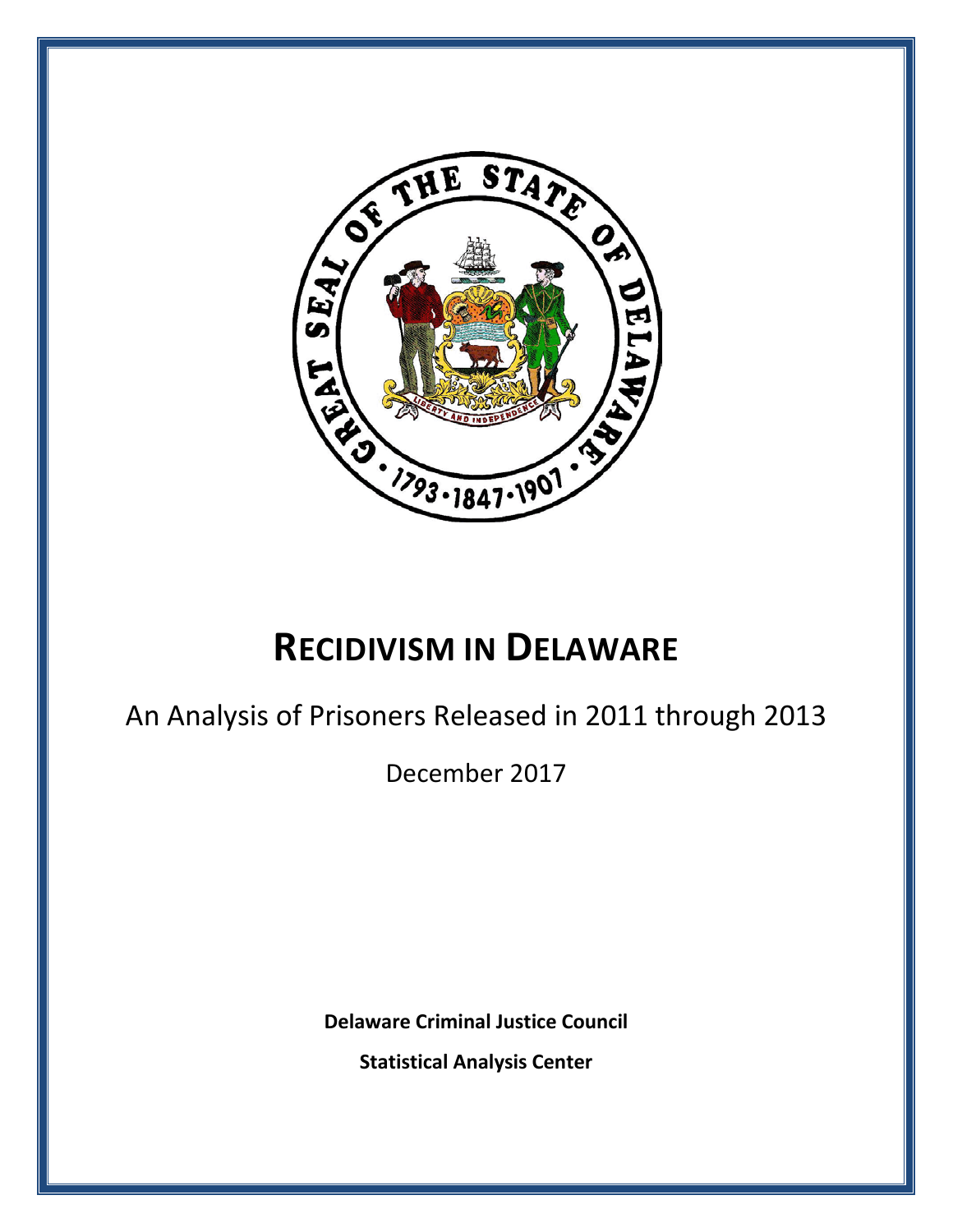## **RECIDIVISM IN DELAWARE**

## An Analysis of Prisoners Released in 2011 through 2013

December 2017

#### **Delaware Criminal Justice Council**

*Christian Kervick, Executive Director*

#### **Statistical Analysis Center**

*Colonel Thomas F. MacLeish, Director*

#### **Authors:**

*Philisa Weidlein-Crist Charles Huenke*

#### **Analysts**

*Brie Gannon Andrew Huenke Charles Huenke Eric Rager Jim Salt Philisa Weidlein-Crist*

This publication was funded in part through the Delaware Criminal Justice Council by the U.S. Department of Justice, Bureau of Justice Assistance.

This publication was supported by grant number 2011-BJ-CX-K041, awarded by the Bureau of Justice Statistics, Office of Justice Programs, US Department of Justice. Points of view in this document are those of the authors and do not necessarily represent the official position or policies of the US Department of Justice.

State of Delaware Document Control Number 100703-17-12-08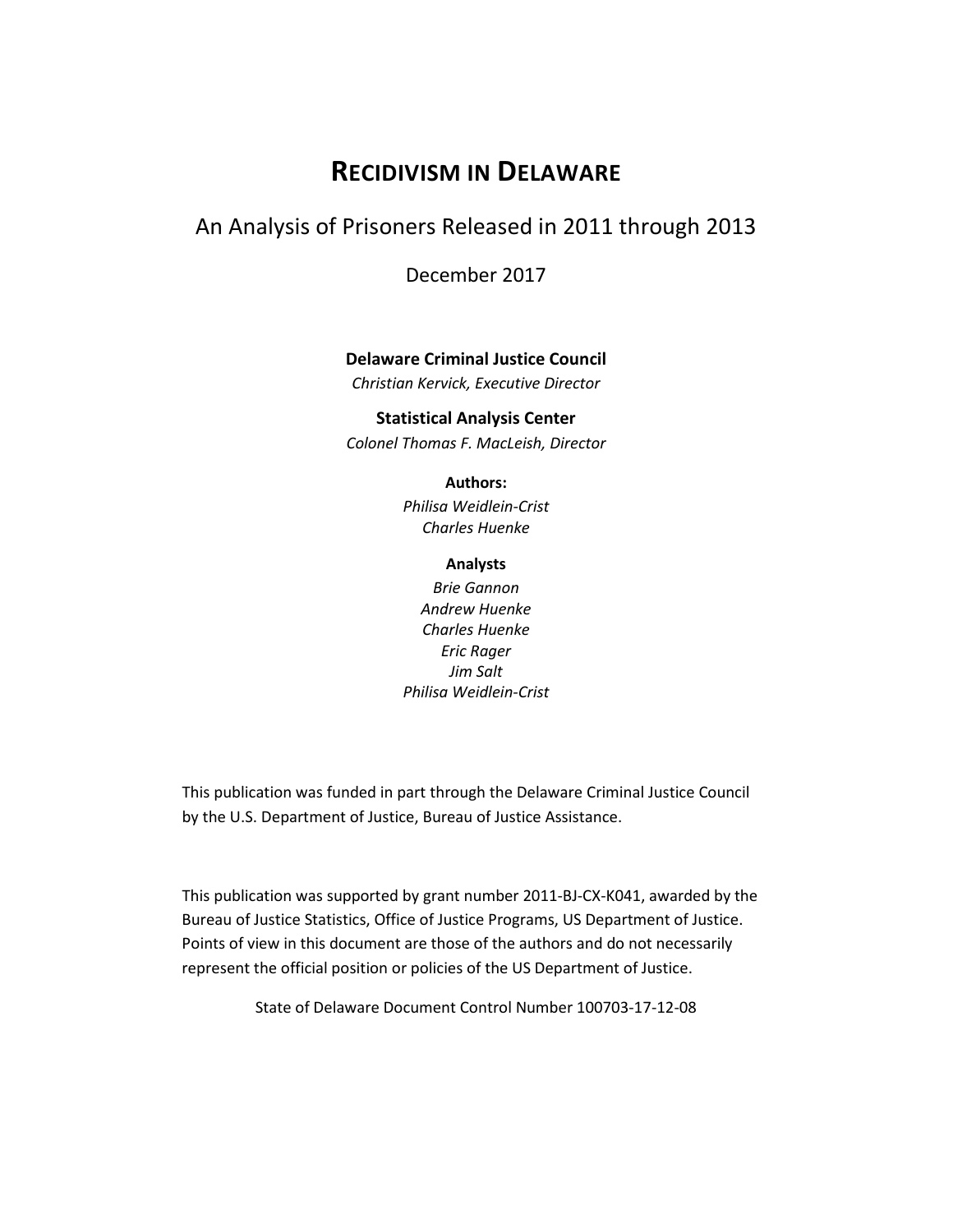## **Table of Contents**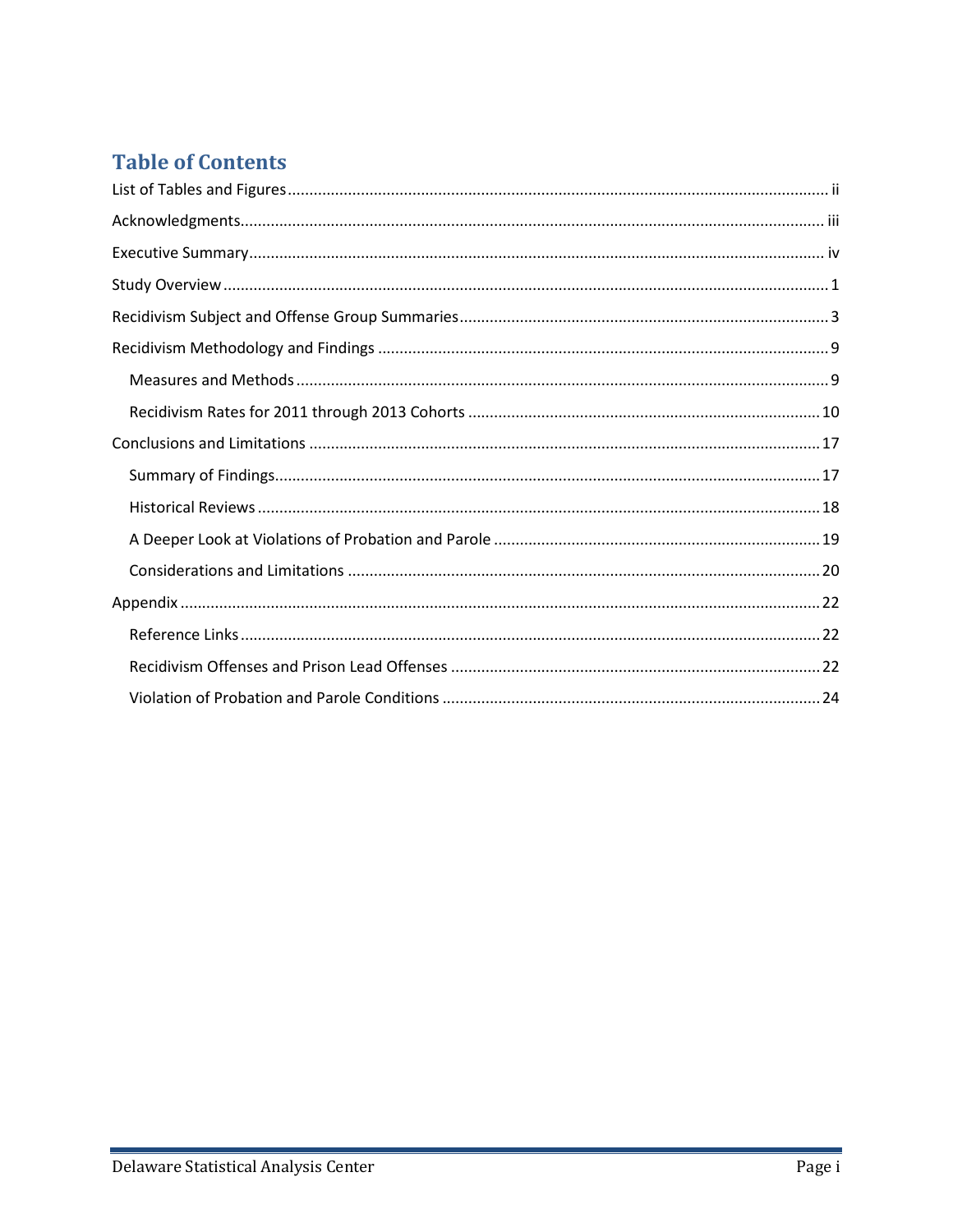## <span id="page-3-0"></span>**List of Tables and Figures**

| Table 4. Top 10 release offense types by race and gender, combined 2011 through 2013 cohorts  8 |  |
|-------------------------------------------------------------------------------------------------|--|
| Table 5. Rearrest, reconviction, and recommitment recidivism rates at 1, 2, and 3 years10       |  |
|                                                                                                 |  |
|                                                                                                 |  |
|                                                                                                 |  |
| Table A2. Lead release offense classifications and examples of specific offenses included 23    |  |
|                                                                                                 |  |
|                                                                                                 |  |

| Figure 3. Number of tracked males in release cohorts by race and at-risk age groups 5   |  |
|-----------------------------------------------------------------------------------------|--|
| Figure 4. Number of tracked females in release cohorts by race and at-risk age groups 5 |  |
|                                                                                         |  |
|                                                                                         |  |
|                                                                                         |  |
|                                                                                         |  |
|                                                                                         |  |
|                                                                                         |  |
| Figure 11. Reconviction: recidivism rates at 1 year intervals by race and gender  12    |  |
| Figure 12. Recommitment: recidivism rates at 1 year intervals by race and gender 12     |  |
|                                                                                         |  |
|                                                                                         |  |
|                                                                                         |  |
|                                                                                         |  |
|                                                                                         |  |
|                                                                                         |  |
|                                                                                         |  |
|                                                                                         |  |
| Figure 21. Recommitment: male recidivism rates at 3 years by at-risk age group16        |  |
| Figure 22. 3 year Recidivism Rates for 2008, 2009, 2010, 2011, 2012 and 2013 Cohorts 18 |  |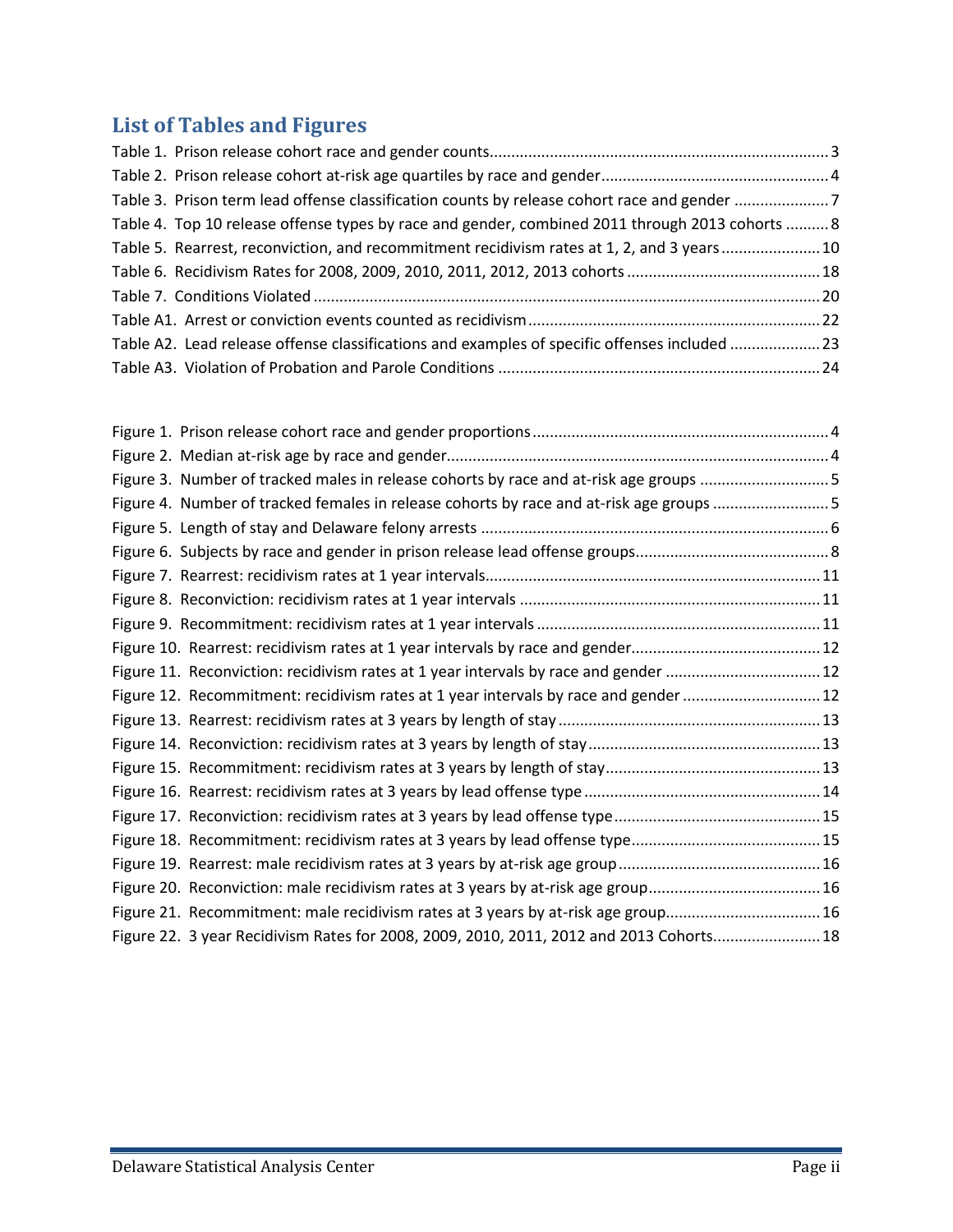## <span id="page-4-0"></span>**Acknowledgments**

The Center's work would not be possible without the efforts of countless individuals in criminal justice agencies throughout the state who contribute to the development and maintenance of the systems that manage law enforcement, court, and correction information.

We are especially grateful to Peggy Bell, Executive Director, and the staff of the Delaware Criminal Justice Information System (DELJIS). Their ongoing cooperation and support of the Center's mission are invaluable.

In addition, we would like to thank Linda Walton, Department of Correction (DOC), for her assistance in clarifying and reconciling DOC records required for this research.

Lastly, thank you to Christopher Ciecko, Department of Correction (DOC), for his expertise and assistance in helping the Center find our way through Probation and Parole progress and violation reports.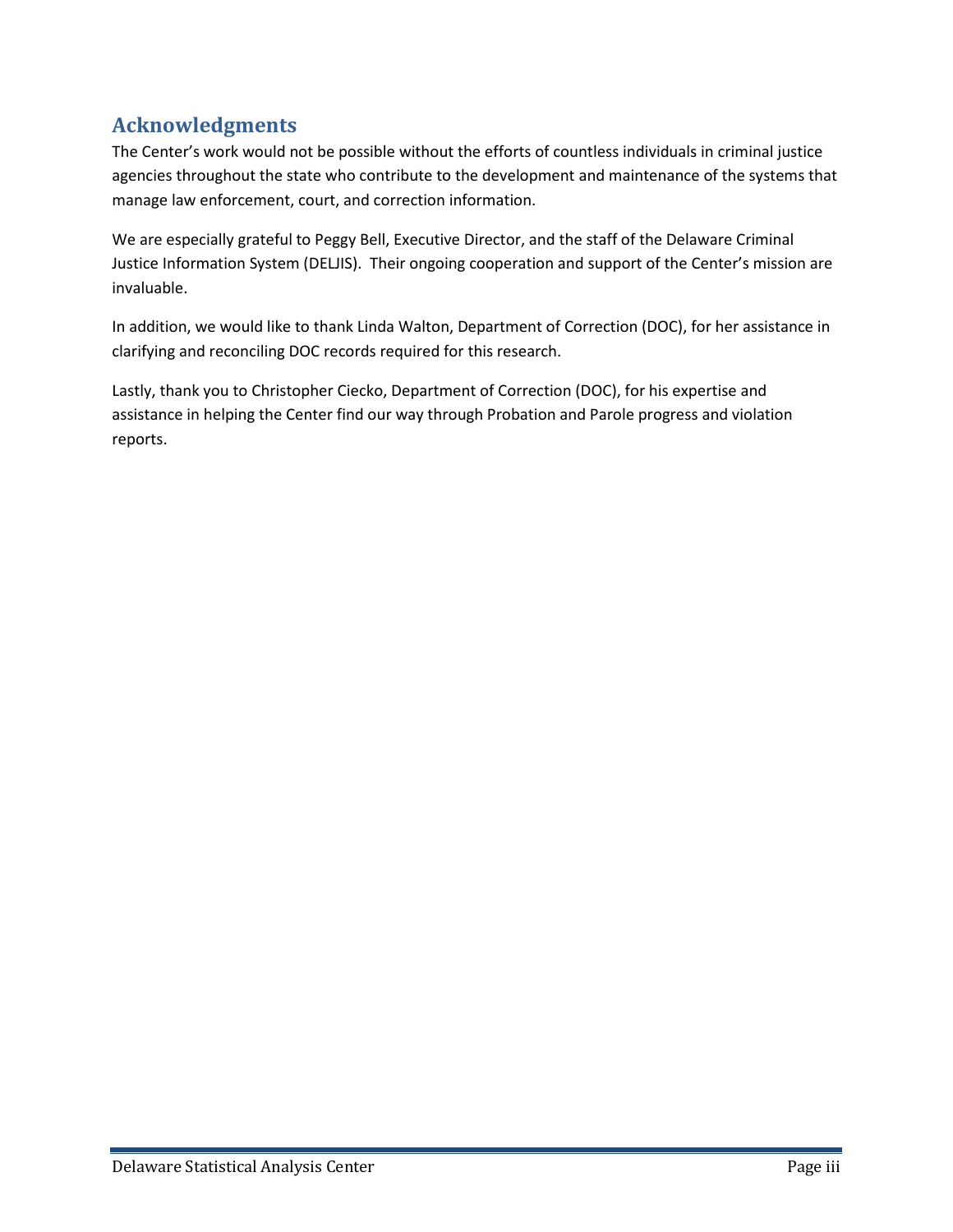## <span id="page-5-0"></span>**Executive Summary**

#### **Introduction**

Delaware Senate Bill 226, signed into law on August 8, 2012, implemented the recommendations of the Delaware Justice Reinvestment Task Force created by Executive Order 27. Through its changes, Senate Bill 226:

"…promotes informed decision-making in the criminal justice system by institutionalizing the use of evidenced-based practices in decisions concerning bail, rehabilitation and probation supervision and helps ensure scarce resources are focused on higher-risk offenders."

Among the many provisions of SB 226 designed to support the purpose of the legislation, the bill added the following to the Statistical Analysis Center's powers, duties and functions under Title 11, § 8903:

"Submit annually to the Governor, Chief Justice, President Pro Tem of the Senate, and the Speaker of the House a report examining 1-year, 2-year, and 3-year rates of re-arrest, reconviction, and recommitment of released offender cohorts. The first report shall be submitted by July 31, 2013."

This is the fifth report produced pursuant to SB 226. As required, three measures of recidivism were analyzed for this report: rearrest, reconviction, and recommitment. As in previous reports, only inmates released from Delaware prison terms were included in this study. In Delaware's unified corrections system, prison is defined as an incarceration term of more than one year, either as a sentence on a single charge or as the aggregate of contiguous multiple sentences. Similar to previous reports, this report provides recidivism information on prison release cohorts for three consecutive years (2011-2013).

#### **Methodology**

In designing the study, the goal was to select a methodology that was as rigorous as possible within the limits of the time, resources, and data available to complete the study. In keeping with this goal, the decision was made to focus the study on inmates released after serving prison sentences.

Offender cohorts selected for this study were all inmates released from Delaware prison sentences in calendar years 2011 through 2013. Released prisoners (1,049 in 2011, 1,015 in 2012, and 1,203 in 2013) were tracked for up to three years following release from a secure facility. The focus of the study is on the first occurrence of post-release recidivism events; therefore, some study subjects could be included in one cohort more than once if they were released more than once in a single cohort year or in multiple cohorts if they experienced releases in more than one of the three years studied. Delaware arrest, court, and Department of Correction records were examined to identify state charges on serious offenses and violations of probation or parole that occurred during the study period and legal actions taken in response that resulted in a conviction and/or recommitment.

Those arrested for a new qualifying offense, convicted for such an offense, or recommitted to secure custody for any reason were classified as having recidivated on one or more of the three distinct recidivism measures. Which measure(s) were applicable depended on the response of the justice system to the new offense or violation and when in the study period the offense or violation occurred. Recidivism rates were examined at one year intervals during the three-year study period.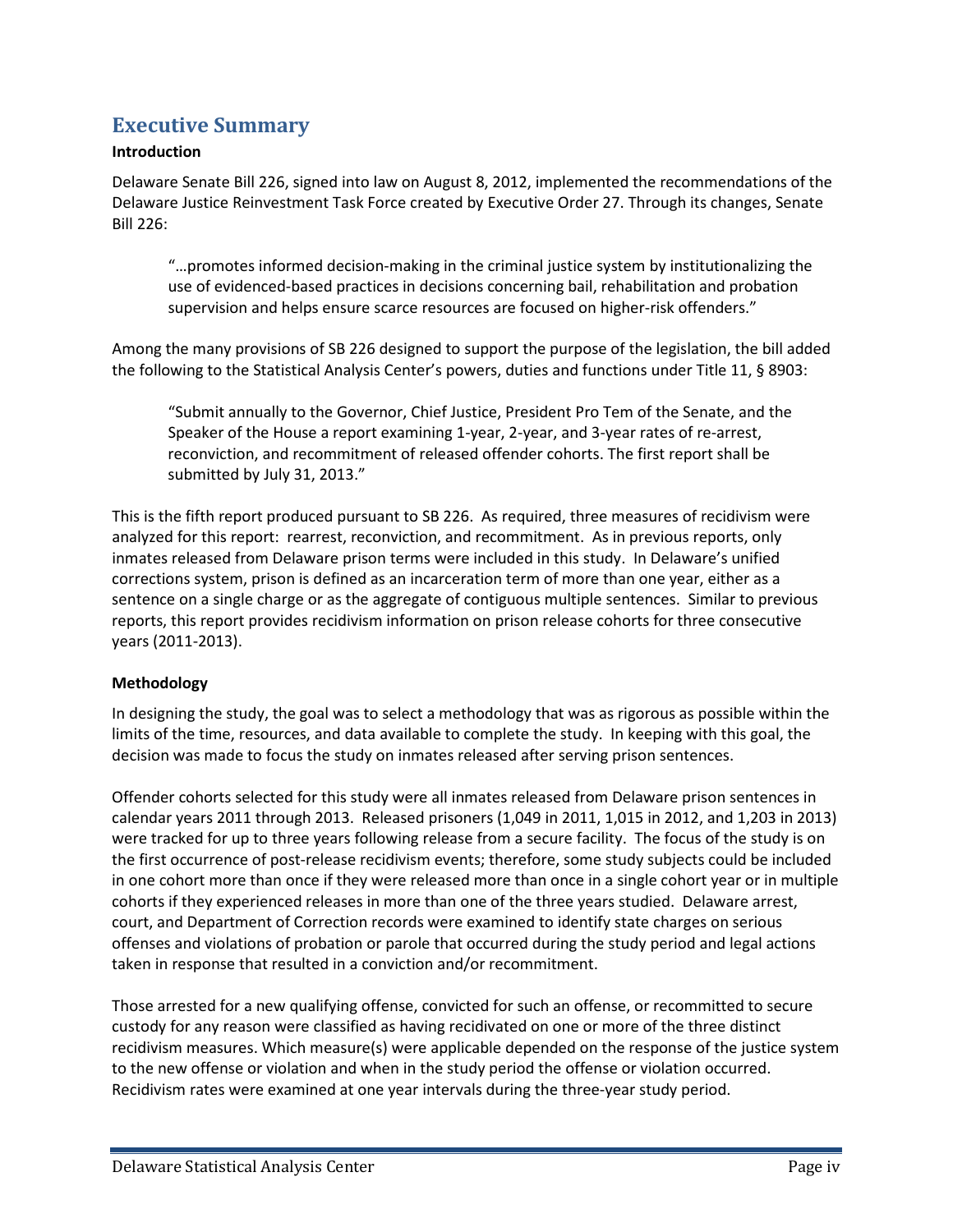#### **Key Findings**

The one-, two-, and three-year recidivism rates for the three cohorts are presented below. As the table indicates, by the end of three years, about 75% of offenders in each cohort had been rearrested for a serious offense. More than 65% had a reconviction and almost two-thirds had a recommitment.

|                     |        | 2011 Release Cohort |         |        | 2012 Release Cohort |         | 2013 Release Cohort |         |         |  |
|---------------------|--------|---------------------|---------|--------|---------------------|---------|---------------------|---------|---------|--|
|                     | 1 year | 2 years             | 3 years | 1 vear | 2 years             | 3 years | 1 year              | 2 years | 3 years |  |
| Rearrest            | 56.3%  | 73.2%               | 77.9%   | 52.5%  | 69.9%               | 75.7%   | 51.9%               | 66.3%   | 71.3%   |  |
| <b>Reconviction</b> | 50.5%  | 68.4%               | 74.5%   | 45.9%  | 62.9%               | 68.3%   | 46.2%               | 60.1%   | 65.0%   |  |
| Recommitment        | 50.4%  | 64.3%               | 69.7%   | 46.1%  | 60.1%               | 64.9%   | 45.0%               | 59.2%   | 64.5%   |  |

Closer examination of the table reveals that most recidivism events identified occurred in the first two years after release. When focusing just on those individuals who had a recidivism event, across all three cohorts and all three measures of recidivism, about 70% of recidivism events occurred within the first year, and over 90% occurred before the end of the second year.

Recidivism rates were generally higher for Blacks than for Whites, and higher for males than for females. Caution should be used in interpreting these specific findings, however. The number of females in each cohort was relatively small. Also, the study did not analyze the relationships between the multitude of other factors such as age, length of stay, and criminal history that influence recidivism. Drawing further conclusions about differences in recidivism based on race in the absence of such analyses would be inappropriate and potentially misrepresentative of the data. This report also presents brief analysis of the types of offenses for which offenders were imprisoned.

#### **Considerations**

The one-, two-, and three-year recidivism rearrest, reconviction, and recommitment rates for the 2011 through 2013 cohorts that were the focus of this study were high. However, these rates are consistent with previous studies conducted by the Center using similar methods and measures. As in any study of this nature, rates could change in either direction if different decisions are made about recidivism methods and measures used to capture and analyze data.

Analyzing recidivism is challenging, as it is a complex, multifaceted problem. This study, while providing some rich data about the subject, raises far more questions than the Center was able to explore given the study's time, resource, and data limitations. It is important to remember that this study did not examine the complexities of offender behavior. Recidivism is only one type of measure needed to determine whether a package of sanctions and interventions was successful in deterring an individual from future offending. Recidivism and desistance are essentially all or none measures – either a person continues to reoffend or they do not. However, rehabilitation is a gradual, non-linear process with progress occurring in incremental steps. Examination of recidivism then should also include appropriate study of rehabilitation efforts to understand the progress prisoners are making on the path toward no longer recidivating.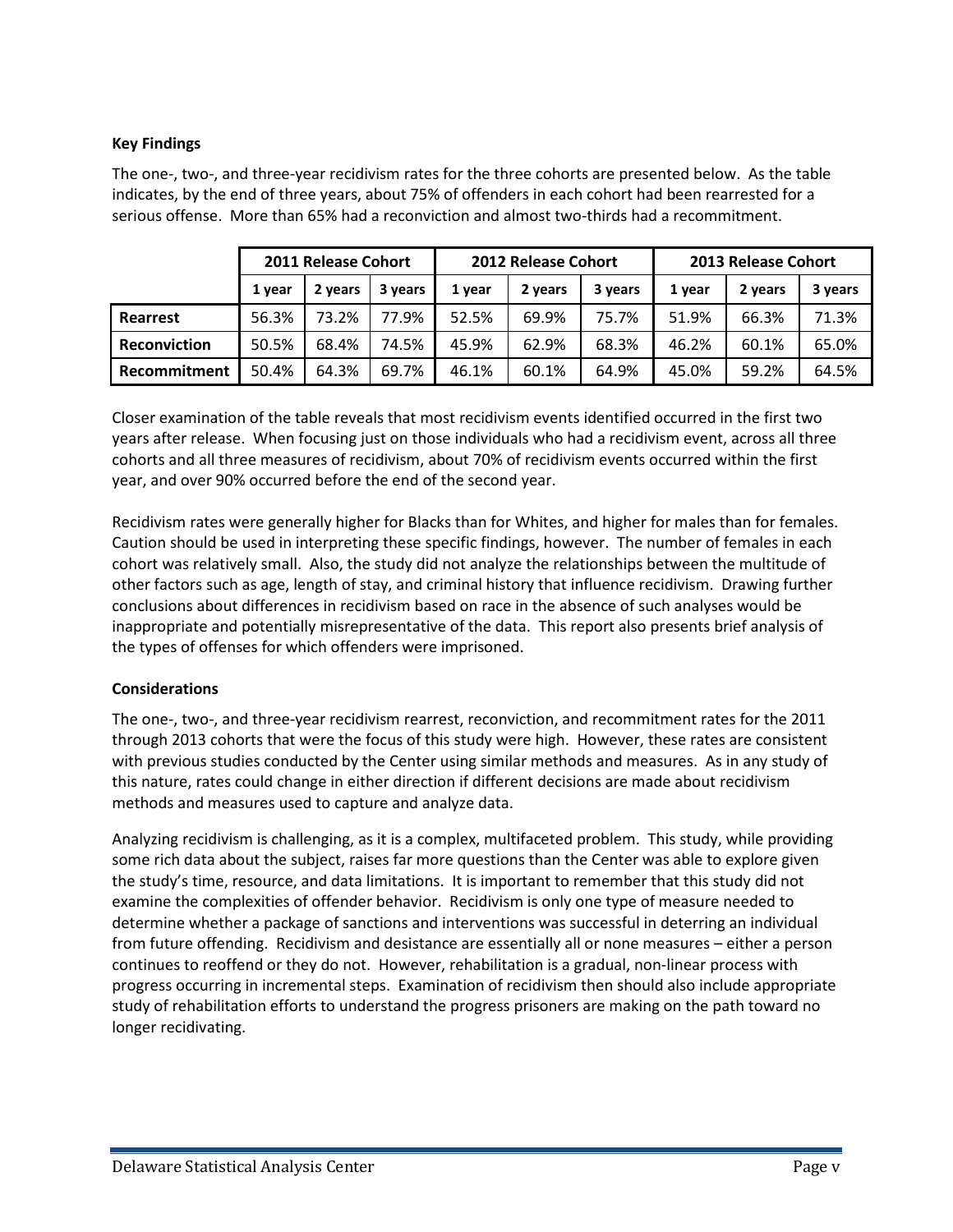## <span id="page-7-0"></span>**Study Overview**

This is the fifth in a series of annual recidivism reports required by Senate Bill 226 of Delaware's 146<sup>th</sup> General Assembly. The first report, released in July 2013, covered 2008 and 2009 release cohorts while the second report released in 2014 covered 2008 through 2010. The 2015 installment included cohorts from 2009 through 2011 while 2016 covered 2010, 2011 and 2012 cohorts. This version covers 2011, 2012, and 2013 release cohorts. Recidivism measures and research methods remain largely consistent with those used in prior year studies, but additional data resources recently accessible to the Center, specifically the access to Probation and Parole records from Delaware Department of Correction, were utilized with the goal of more thoroughly identifying subjects who should be removed from the study due to events such as death, deportation, or criminal activity/incarceration in other jurisdictions.

Delaware has a unified correction system. All correctional facilities are operated by the state, and prison and jail systems are not separated. Secured facilities that house offenders in sentenced status are also used to hold detainees. Prison and jail sentences are distinguished by sentence length, with terms of more than one year identified as prison; terms of one year or less are identified as jail. The delineation of a prison term refers to sentence length rather than time served. There are various allowances for early release that can substantially reduce actual time served. Good time credits and other early or conditional release provisions generally result in about 10% to 15% of prison inmates serving less than one year before release. Prison sentences make up approximately 50% of the Delaware incarcerated population on any given day.

Offender cohorts selected for this study were those released in 2011, 2012, and 2013 from Delaware prison sentences. Selected prison cohorts were tracked after release from secure facilities via Delaware arrest records to identify state charges on serious offenses that occurred within three years. Identified arrests were tracked to determine convictions on charges for offenses that occurred within three years. Recommitments were identified as any detained or sentenced admissions to any secure Department of Correction (DOC) facility within three years of release.

This study focuses on in-state recidivism events following release from a Delaware prison sentence. Individuals become subjects of study at each prison release event, and recidivism is counted for only the first event in each measure within the tracking period. Each individual can thus be counted only once as a recidivist after a given prison release, however, a return to prison can mean that a subject could be counted as a recidivist in another cohort following his/her next release, appearing as a study subject multiple times in the different release cohorts.

This study considers only Delaware activity as recidivism events. The Center does not have access to non-Delaware criminal records except those released to the public. State and public records reviewed in the research process, however, revealed that some subjects had significant criminal justice events in other jurisdictions during the tracking period. For example, court dockets from a neighboring state might show that a probationer is incarcerated in another jurisdiction. If such sources gave reliable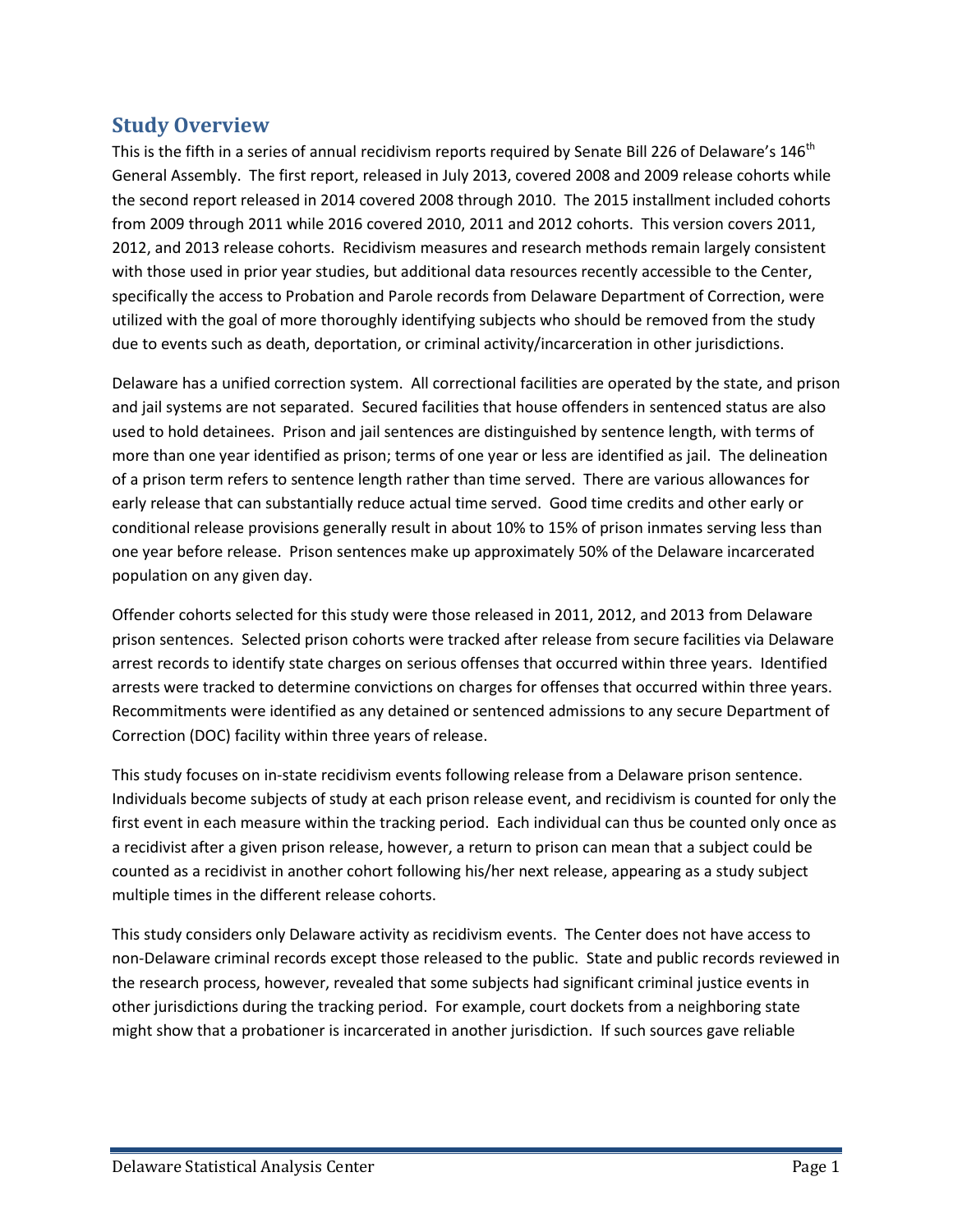indications of incarceration in the tracking period by a subject who had not recidivated in Delaware, that subject was removed from the study as if they were not in the initial release cohort. Criminal activity in other jurisdictions cannot be completely accounted for through available sources, so it is not possible to reliably identify when and where non-Delaware events occurred. The Center holds the position, however, that it is unreasonable to regard subjects as non-recidivists if we are aware of significant criminal activity elsewhere during the three year tracking period.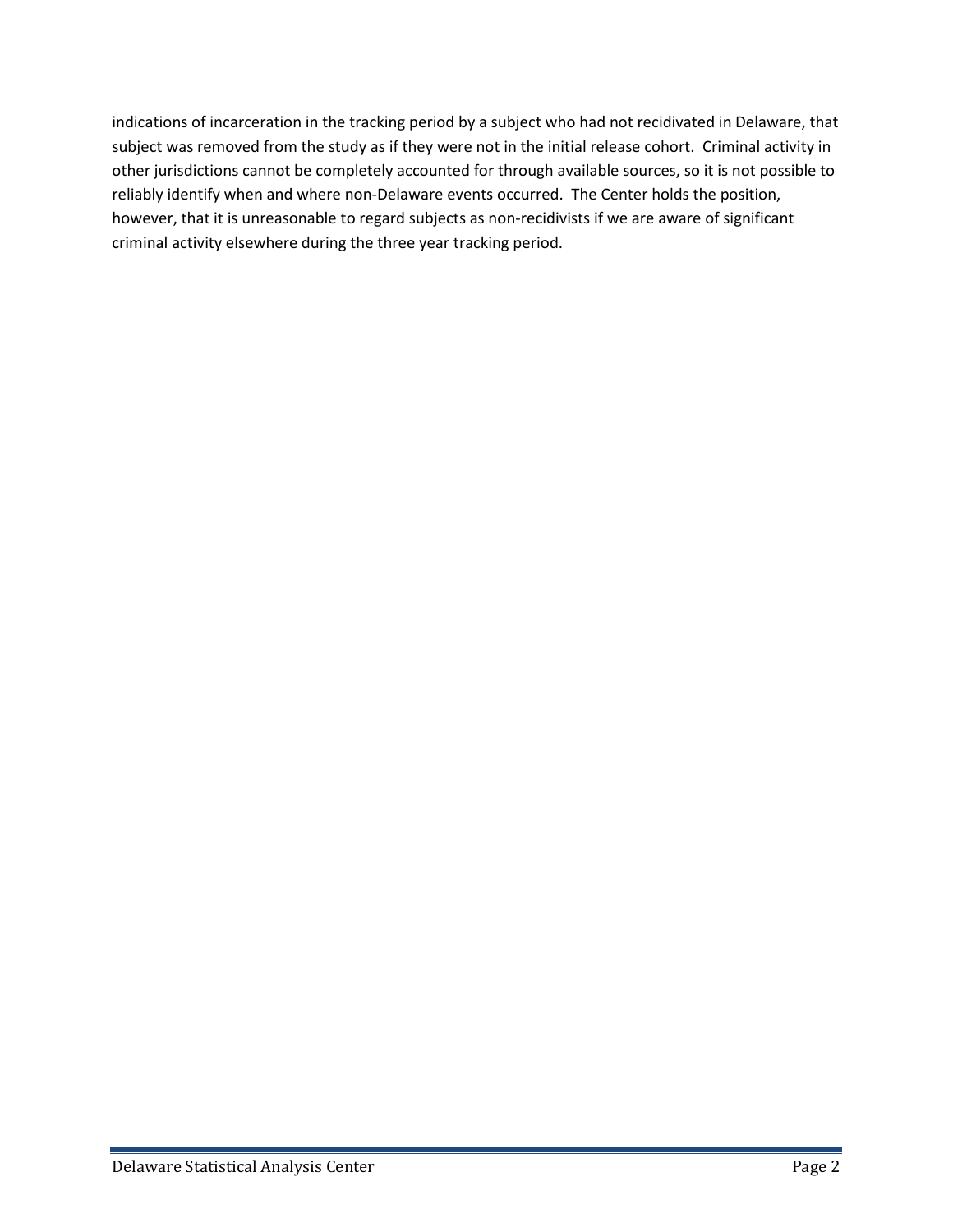## <span id="page-9-0"></span>**Recidivism Subject and Offense Group Summaries**

In this study cycle, inmates released from Delaware prison sentences in calendar year 2013 were identified and tracked. The research processes remained consistent with those described in previous reports in this series. As in the past, subjects were not separated by ethnicity for analysis. Numbers of Hispanic subjects in annual cohorts are low, and ethnicity breakouts by gender or other categories result in too many groups with zero or near-zero counts. Ethnicity identification also creates more reliability issues as information system records have relatively high rates of conflicting data.

Race, gender, age, length of stay, and offense histories are common parameters in recidivism research, and they are among factors that appear to have some association with recidivism rates. Characteristics explored in this report are given somewhat cursory analytical attention. Recidivism is influenced by extensive and complex sets of characteristics and circumstances. The limited analyses presented here are intended more to illustrate recidivism variability with just a small number of factors than to support firm conclusions about the influence of those factors.

Table 1 shows summary counts by race and gender for tracked cohorts identified as released from Delaware prison sentences from 2011 through 2013.

<span id="page-9-1"></span>

|              |      | 2011   |       |      | 2012   |       | 2013  |        |       |  |
|--------------|------|--------|-------|------|--------|-------|-------|--------|-------|--|
|              | Male | Female | Total | Male | Female | Total | Male  | Female | Total |  |
| <b>Black</b> | 590  | 32     | 622   | 543  | 27     | 570   | 599   | 40     | 639   |  |
| White        | 373  | 53     | 426   | 392  | 53     | 445   | 494   | 68     | 562   |  |
| Other        | 0    |        | 1     |      | 0      |       |       | 0      |       |  |
| Total        | 963  | 86     | 1,049 | 935  | 80     | 1,015 | 1,095 | 108    | 1,203 |  |

**Table 1. Prison release cohort race and gender counts**

Males comprised between 91% and 92% of the prison releasees tracked from 2011 to 2013. Females comprised 8.2%, 7.9%, and 8.9% of the tracked prison release cohorts in 2011, 2012, and 2013, respectively. Relatively large fluctuations in release cohort female proportions may be seen over time, but that is not unexpected. Female prison populations are generally less than 200; annual numbers of female releases are correspondingly low. Readers should be mindful of small group counts, especially for females, as breakouts of release cohort characteristics are presented throughout this report.

Figure 1, on the following page, shows race and gender proportions of tracked subjects in each annual prison release cohort from 2011 through 2013. Group percentages are based on totals in Table 1, but subjects in the "Other" race category (one for 2011 and two for 2013) are not represented in the bar chart, nor are they represented in other race/gender breakouts throughout the rest of the report.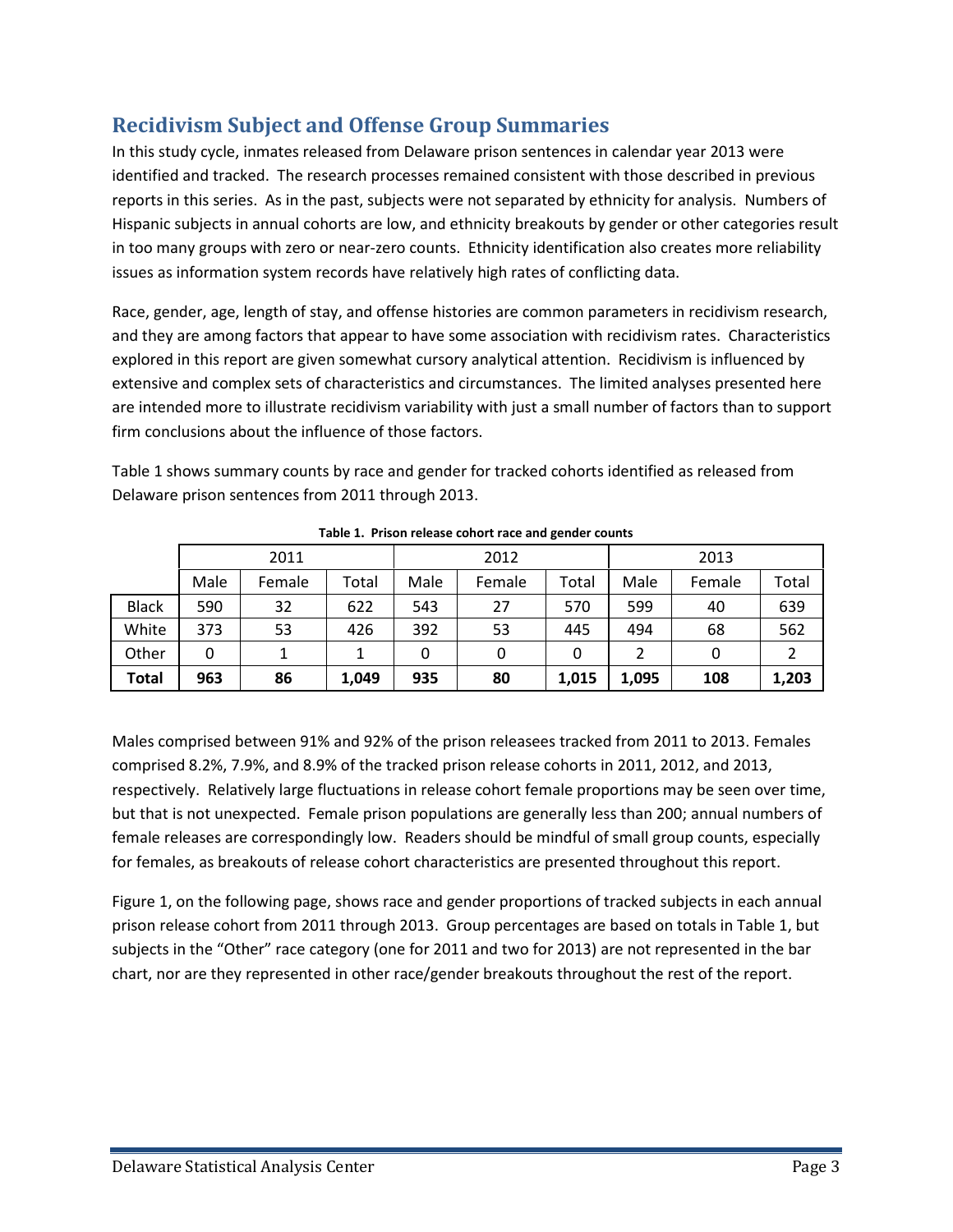<span id="page-10-1"></span>

**Figure 1. Prison release cohort race and gender proportions**

Table 2 shows inmate at-risk age quartiles and Figure 2 shows median at-risk ages by race and gender. White males were generally older than Black males, but more fluctuation is seen among female inmates.

<span id="page-10-0"></span>

|                 |              |       |              |       |              |       |              | -     |              |       |        |       |
|-----------------|--------------|-------|--------------|-------|--------------|-------|--------------|-------|--------------|-------|--------|-------|
|                 |              | 2011  |              |       | 2012         |       |              | 2013  |              |       |        |       |
| Age at start of | Male         |       | Female       |       | Male         |       | Female       |       | Male         |       | Female |       |
| at-risk period  | <b>Black</b> | White | <b>Black</b> | White | <b>Black</b> | White | <b>Black</b> | White | <b>Black</b> | White | Black  | White |
| 25th percentile | 24.8         | 26.0  | 24.1         | 27.9  | 24.8         | 25.6  | 28.4         | 25.1  | 25.5         | 25.5  | 24.5   | 26.3  |
| Median          | 30.6         | 32.3  | 28.3         | 33.5  | 30.9         | 32.2  | 32.7         | 32.1  | 31.9         | 32.8  | 33.7   | 30.9  |
| 75th percentile | 39.1         | 43.7  | 41.0         | 40.8  | 40.9         | 43.0  | 38.2         | 40.7  | 40.4         | 42.9  | 44.8   | 39.8  |

|  | Table 2. Prison release cohort at-risk age quartiles by race and gender |  |  |
|--|-------------------------------------------------------------------------|--|--|
|  |                                                                         |  |  |



<span id="page-10-2"></span>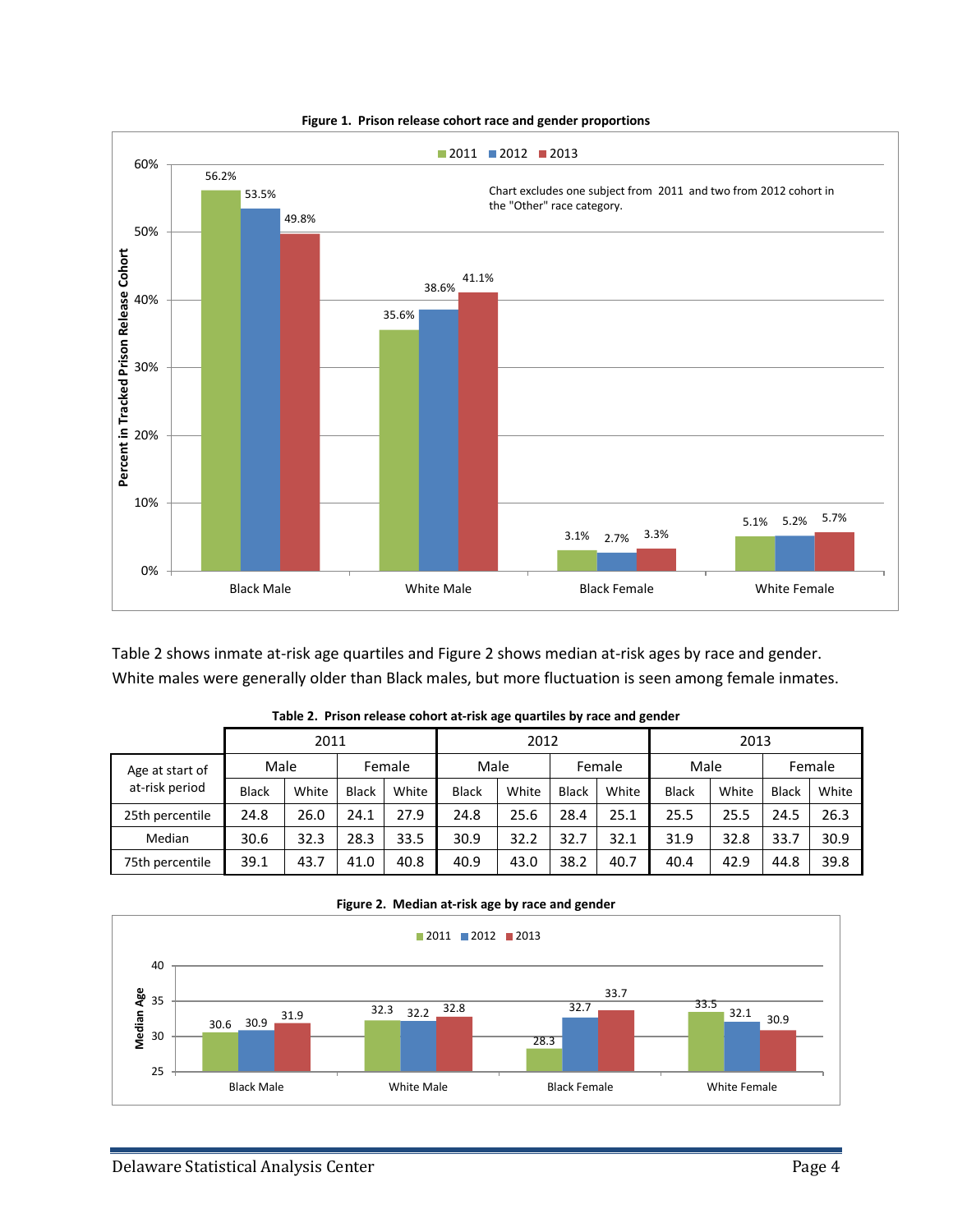Figures 3 and 4, respectively, show counts of male and female subjects in selected at-risk age groups. Subjects are grouped by at-risk age as of their last birthday on or before their at-risk date.

<span id="page-11-0"></span>



Figure 4 illustrates an example of the small group issues previously mentioned regarding breakouts of subject characteristics. Note that for females only a few of the selected age groups have more than 10 subjects in each cohort year.

<span id="page-11-1"></span>

**Figure 4. Number of tracked females in release cohorts by race and at-risk age groups**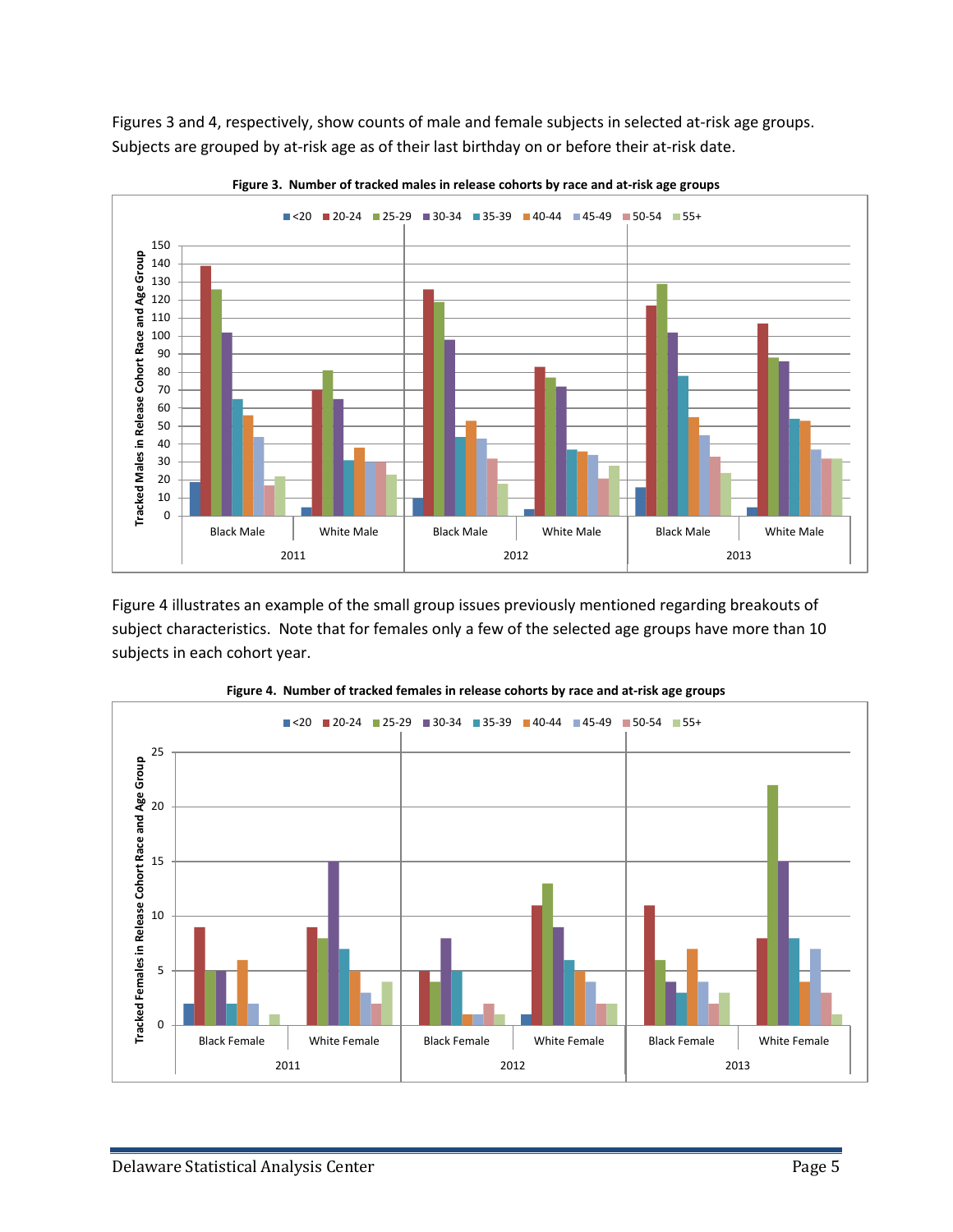The influence of time served in prison, also referred to as length of stay herein, is a common analytical aspect in recidivism research, but there are conflicting research findings and assertions regarding time served and recidivism relationships. The Center explored length of stay in this study, but we note that its dependence on numerous other variables can result in misleading conclusions about its impact on recidivism if those complexities are not considered. Conviction offenses and criminal histories, for example, are among many factors that affect sentence lengths and time served.

Average lengths of stay for each cohort year by race and gender are displayed in Figure 5. As a partial and simplified representation of criminal history, the average number of Delaware felony arrests for client race and gender groups in each cohort year is plotted on the secondary axis in Figure 5. Length of stay calculations in the prison release data include credit for time served in detention.

<span id="page-12-0"></span>

**Figure 5. Length of stay and Delaware felony arrests**

Offenses for which inmates were sentenced to prison will generally be among the primary length of stay drivers. Also, the nature of prior criminal activity may be attributable to offender traits or conditions that influence the likelihood of future offending upon release. Release offense is a common recidivism research parameter, but it is often difficult to attribute a prison term to a single offense type. Also, as complex cases with multiple offense types and plea-bargaining are common, a single offense can be inadequate or misleading in describing reasons for an offender's imprisonment. Nevertheless, offense type is virtually an expectation in analyses of correctional populations and recidivism, and resolution to a single offense label is necessary for manageability.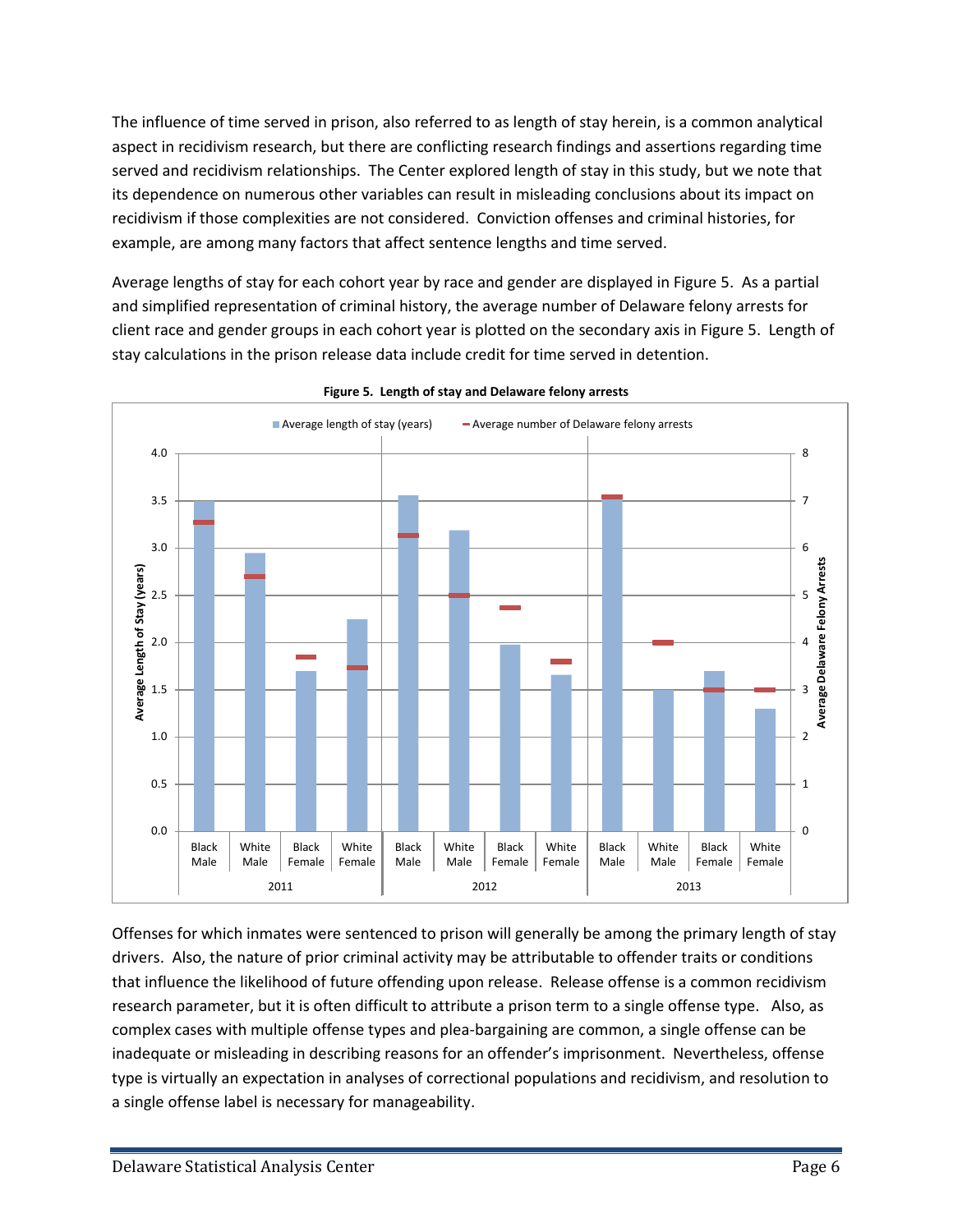For subjects in this study whose prison terms involved multiple offenses, the Center identified a lead offense by the longest single term served. If the longest term criteria yielded more than one offense type, ties were broken using an offense hierarchy that loosely follows the FBI's Uniform Crime Reporting hierarchy. Table 3 lists offense types from most to least serious that were used to classify subjects by their imprisonment offenses for the releases of this study. The table also shows counts of subjects with those lead offense types by race and gender for each cohort year. Offense types are listed under broad offense groups of violent, property, and public order, with subject counts also shown for each group. Violations of probation or parole are counted as the underlying offense for which the probationer or parolee had been sentenced.

<span id="page-13-0"></span>

|                          |                |                | 2011           |                |                |                | 2012           |              | 2013           |                |                |                |
|--------------------------|----------------|----------------|----------------|----------------|----------------|----------------|----------------|--------------|----------------|----------------|----------------|----------------|
| Prison Term Lead         |                | Male           |                | Female         |                | Male           |                | Female       |                | Male           |                | Female         |
| Offense                  | Black          | White          | Black          | White          | Black          | White          | Black          | White        | Black          | White          | Black          | White          |
| Violent                  | 195            | 132            | 11             | 13             | 176            | 162            | 9              | 12           | 189            | 152            | 17             | 12             |
| Homicide                 | 8              | 3              | $\Omega$       | $\overline{2}$ | 7              | 10             | $\Omega$       | $\mathbf{1}$ | 3              | 6              | $\mathbf{1}$   | $\mathbf{1}$   |
| Rape                     | 32             | 41             | $\Omega$       | $\mathbf{1}$   | 25             | 36             | $\Omega$       | 3            | 32             | 29             | $\Omega$       | $\overline{2}$ |
| Robbery                  | 105            | 48             | 6              | 6              | 92             | 53             | 3              | 4            | 96             | 43             | 11             | 4              |
| Assault                  | 33             | 11             | $\mathbf{1}$   | $\overline{2}$ | 34             | 23             | 3              | 4            | 33             | 34             | 5              | 3              |
| Other Sex Offense        | $\overline{4}$ | 15             | $\Omega$       | $\Omega$       | 5              | 22             | $\Omega$       | $\Omega$     | 8              | 17             | $\Omega$       | $\Omega$       |
| Other Violent Offense    | 13             | 14             | 4              | $\overline{2}$ | 13             | 18             | 3              | $\Omega$     | 17             | 23             | $\Omega$       | $\overline{2}$ |
| Property                 | 51             | 102            | 3              | 19             | 48             | 106            | 7              | 15           | 72             | 142            | 9              | 26             |
| Arson (Unoccupied)       | $\mathbf 0$    | $\overline{2}$ | $\mathbf 0$    | $\mathbf 0$    | 1              | $\overline{2}$ | $\Omega$       | $\mathbf 0$  | $\mathbf 0$    | $\overline{2}$ | 1              | $\mathbf 0$    |
| Burglary                 | 38             | 81             | $\mathbf{1}$   | 6              | 41             | 83             | $\overline{2}$ | 5            | 57             | 108            | 4              | 11             |
| Theft                    | 5              | 9              | $\mathbf{1}$   | $\overline{7}$ | 4              | 14             | $\mathbf{1}$   | 5            | 11             | 23             | 3              | 10             |
| Fraud/Forgery            | 3              | 5              | $\mathbf{1}$   | 6              | $\overline{2}$ | 5              | $\overline{4}$ | 4            | 3              | $\overline{7}$ | 1              | 4              |
| Other Property Offense   | 5              | 5              | $\mathbf 0$    | $\mathbf 0$    | $\mathbf 0$    | $\overline{2}$ | $\mathbf 0$    | 1            | 1              | $\overline{2}$ | $\mathbf 0$    | $\mathbf{1}$   |
| <b>Public Order</b>      | 344            | 139            | 18             | 21             | 319            | 124            | 11             | 26           | 338            | 200            | 14             | 30             |
| Drug Dealing             | 195            | 45             | 9              | 5              | 182            | 47             | 6              | 8            | 191            | 57             | 5              | 14             |
| Other Drug Offense       | 35             | 8              | $\mathbf{1}$   | 10             | 25             | 10             | $\overline{2}$ | 5            | 22             | 12             | $\overline{2}$ | 5              |
| Weapon Offense           | 75             | 37             | 4              | $\overline{2}$ | 88             | 32             | $\overline{2}$ | 3            | 99             | 53             | 6              | 2              |
| <b>Driving Related</b>   | 17             | 39             | $\mathbf{2}$   | 3              | 17             | 27             | $\mathbf 0$    | 7            | 13             | 64             | 0              | 8              |
| Vehicular Homicide       | $\mathbf{1}$   | $\mathbf{1}$   | $\mathbf{1}$   | $\Omega$       | $\mathbf{1}$   | $\mathbf{1}$   | $\Omega$       | 2            | 1              | $\overline{2}$ | $\Omega$       | 0              |
| <b>Vehicular Assault</b> | $\Omega$       | $\overline{2}$ | $\Omega$       | $\Omega$       | 1              | $\Omega$       | $\Omega$       | $\Omega$     | $\Omega$       | $\Omega$       | 0              | $\Omega$       |
| DUI                      | 12             | 34             | $\mathbf 0$    | 3              | 11             | 25             | $\Omega$       | 4            | 8              | 55             | 0              | 8              |
| <b>Other MV Related</b>  | $\overline{4}$ | $\overline{2}$ | $\mathbf{1}$   | $\Omega$       | 4              | $\mathbf{1}$   | $\Omega$       | $\mathbf{1}$ | $\overline{a}$ | $\overline{z}$ | 0              | 0              |
| Other Public Order       | 22             | 10             | $\overline{2}$ | $\mathbf 1$    | $\overline{7}$ | 8              | 1              | 3            | 13             | 14             | 1              | $\mathbf 1$    |

**Table 3. Prison term lead offense classification counts by release cohort race and gender**

Figure 6, on the following page, shows graphically the numbers of subjects by race and gender with release offenses in the broad groups of violent, property, and public order offenses. A salient feature of Figure 6 is the high number of Black males in the public order offense group. Key factors in that group count are drug and weapon offenses. There are over four times more Black males than White males in the drug offense group, and on average almost three times more Black males than White males in the weapon offense group. Driving related offense numbers were much lower for Black males than White males. On average, there are over three times more White males than Black males in the DUI release group.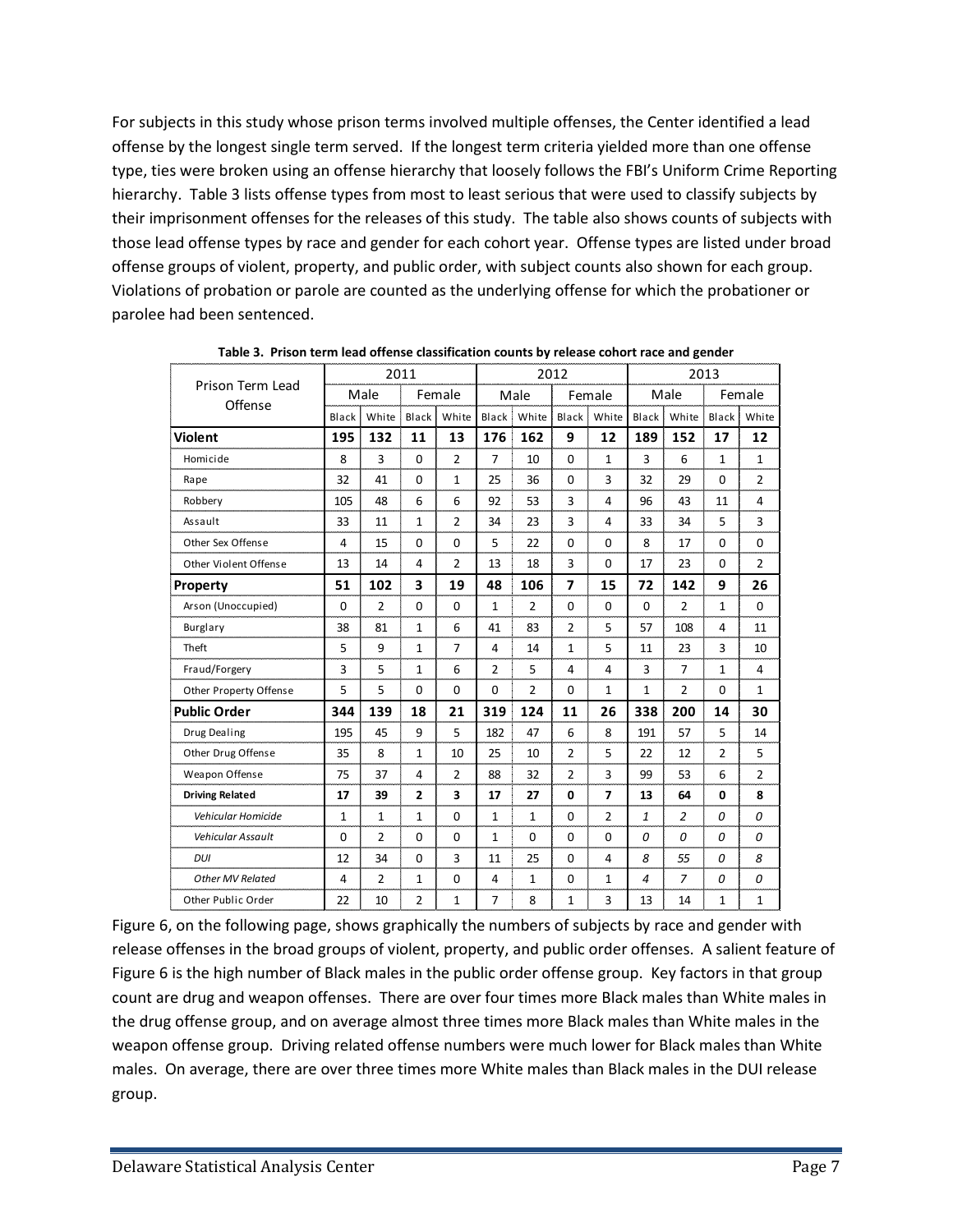<span id="page-14-1"></span>

**Figure 6. Subjects by race and gender in prison release lead offense groups**

With counts from all the three cohort years combined, Table 4 shows the ten most common offense types for each race and gender combination. Three year totals are in parentheses after each group heading and offense type. Totals in the group headings include counts for all 19 offense types.

<span id="page-14-0"></span>

| Group<br>Rank | Black Male (N=1,732)    | White Male $(N=1,259)$ | Black Female (N=99)    | White Female (N=174) |
|---------------|-------------------------|------------------------|------------------------|----------------------|
| 1             | Drug Dealing (568)      | Burglary (272)         | Drug Dealing (20)      | Drug Dealing (27)    |
| 2             | Robbery (293)           | Drug Dealing (149)     | Robbery (20)           | Burglary (22)        |
| 3             | Weapons (262)           | Robbery (144)          | Weapons (12)           | Theft (22)           |
| 4             | Burglary (136)          | Weapons (122)          | Assault (9)            | Other Drug (20)      |
| 5             | Assault (100)           | DUI (114)              | Other Violent (7)      | DUI (15)             |
| 6             | Rape (89)               | Rape (106)             | Burglary (7)           | Robbery (14)         |
| 7             | Other Drug (82)         | Assault (68)           | Fraud/Forgery (6)      | Fraud/Forgery (14)   |
| 8             | Other Violent (43)      | Other Violent (55)     | Other Drug (5)         | Assault (9)          |
| 9             | Other Public Order (42) | Other Sex Offense (54) | Theft $(5)$            | Weapons (7)          |
| 10            | DUI (31)                | Theft (46)             | Other Public Order (4) | Rape $(6)$           |

**Table 4. Top 10 release offense types by race and gender, combined 2011 through 2013 cohorts**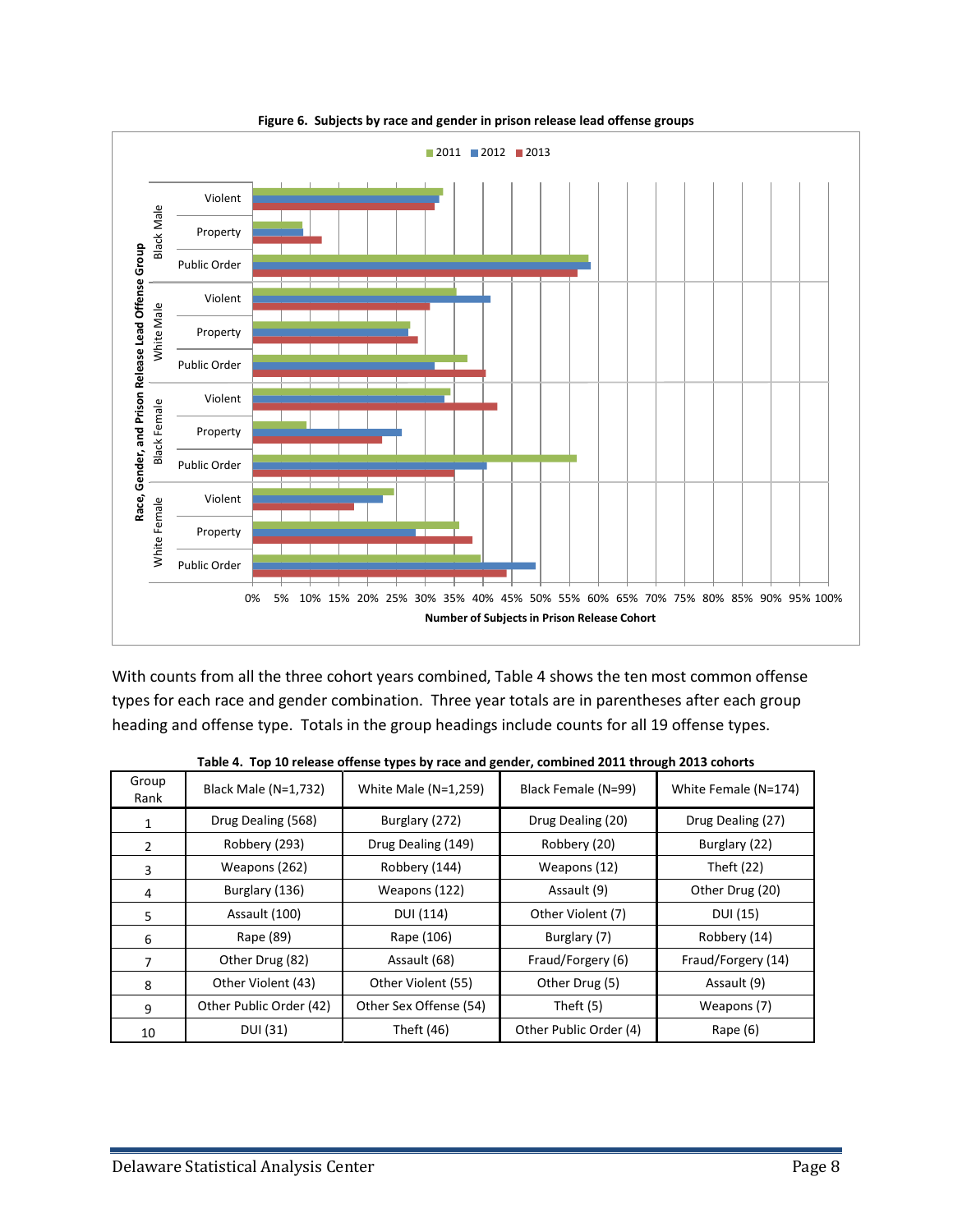## <span id="page-15-0"></span>**Recidivism Methodology and Findings**

### <span id="page-15-1"></span>**Measures and Methods**

Subjects in this study were tracked for rearrest, reconviction, or recommitment after their at-risk dates using electronic data stored in the state's criminal justice information system, court, and DOC record repositories. Offenses counted as recidivism were limited to state felonies, serious misdemeanors, or violations of probation or parole. Excluded as recidivism events are most state motor vehicle offenses, state criminal offenses classified as violations, and all municipal ordinances. A small number of offenses excluded from recidivism counts can result in jail terms, but the general distinction used for exclusion was that only jailable state offenses were counted as recidivism. (Refer to the Appendix for details.)

For post-release arrests or convictions identified, recidivism events were established by offense dates, not actual arrest or conviction dates. The intent was to associate recidivism events as closely as possible with an offenders' return to criminal behavior, rather than when authorities became aware of and acted on that behavior. Offenses were not counted as recidivism events if post-release arrests or convictions were for offenses that occurred prior to release. Recommitments were based only on DOC admission dates, regardless of when the underlying offense(s) occurred. Any secure custody readmissions, in detained or sentenced status, and regardless of sentence length, were counted as recommitments.

Each subject's at-risk date marked the start of one-year intervals established for recidivism time series. The intervals are calculated from each individual's at-risk date. Recidivism rates were calculated for each of the three study measures at each tracking interval. For each recidivism measure and tracking interval, all initial cohort subjects were classified into one of three groups.

- *Recidivists: In a given interval, a subject becomes a recidivist if records indicate a recidivism event occurred by the interval's end. Only the first event of each measure is counted, but the recidivist identifier carries forward to all intervals for a given measure after that first event.*
- *Non-recidivists: In a given interval, a subject is regarded as a non-recidivist if not counted in the cohort attrition group and no recidivism events were recorded as occurring through the end of that interval, including all prior intervals. A subject counted as a non-recidivist up to an interval when death was known to occur would be moved to the cohort attrition group from that interval onward, but would still be counted as a non-recidivist in recidivism-free intervals prior to death.*
- *Cohort attrition: If not already identified as a recidivist, a subject is counted in the cohort attrition group in a given interval, and each subsequent interval, if the subject's death was known to occur before the end of that interval. For recidivism measured by reconviction, a subject in fugitive status on a pending recidivist rearrest case is counted in the cohort attrition group as of the interval when a warrant was issued; this cohort attrition designation can be temporary if a fugitive is found to have been returned and adjudicated in a follow-up study.*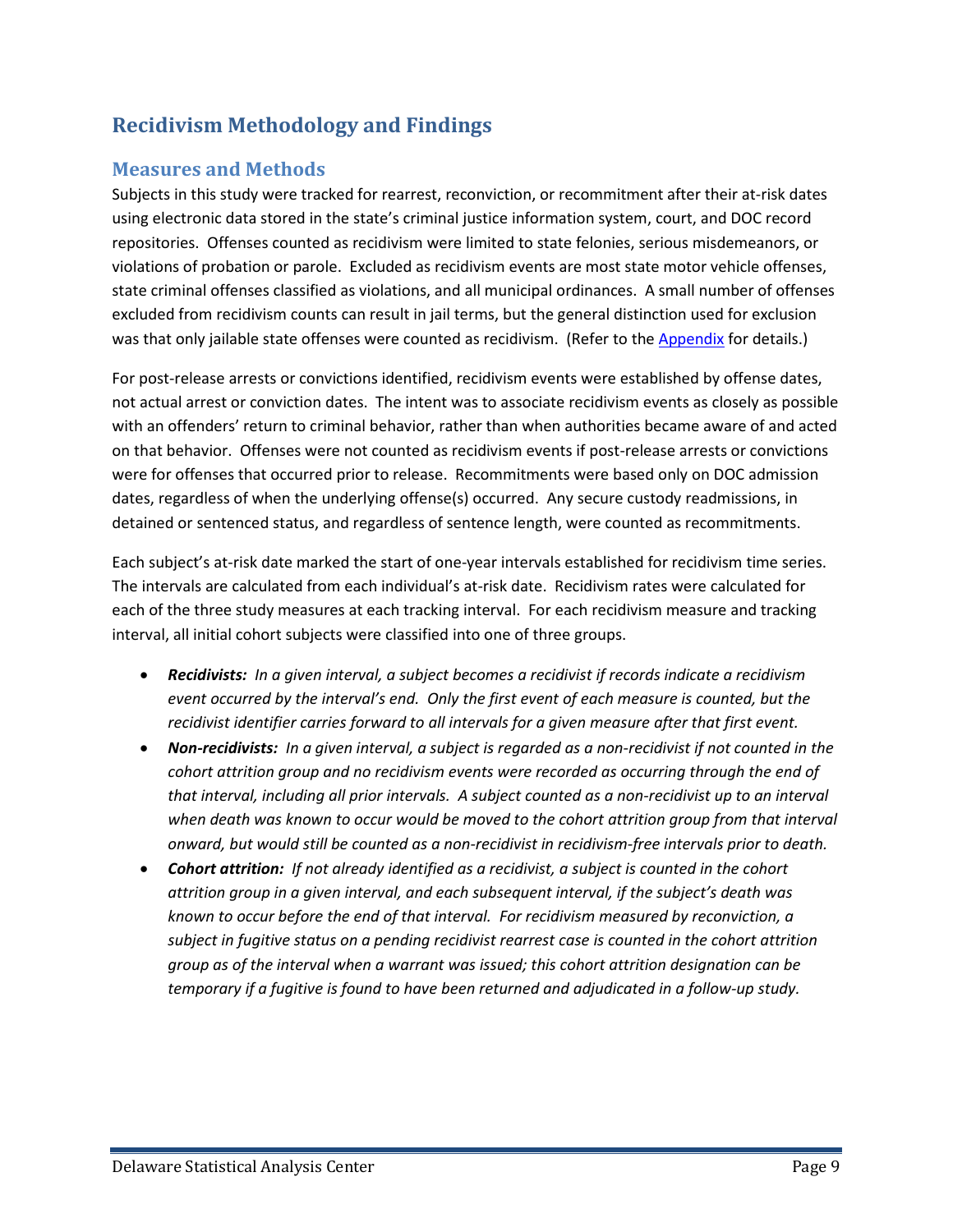With the terms above representing counts in each group, the following equation holds throughout the tracking period.

*Initial Cohort Size*  $=$  *Recidivists*  $+$  *Non-recidivists*  $+$  *Cohort Attrition* 

Rearranging the previous equation yields the following.

$$
Recidivists + Non-recidivists = Initial\ Cohort\ Size - \mathit{Cohort\ Artrition}
$$

Using the terms defined above, interval recidivism rates were calculated using the following equation.

*Interval Recidivism Rate* = 
$$
\frac{Recidivists}{(Recidivists + Non-recidivists)} * 100\%
$$

This method is intended to include only those who had the opportunity to recidivate in the recidivism rate calculation. Note that the denominator in the interval recidivism rate equation can diminish over time due to cohort attrition, and denominators can differ with each measure in the same interval. For example, consider a subject first rearrested in the second tracking interval, who died without another event, but also before the case could be adjudicated. That subject would be included in the rearrest recidivism rate denominator for all intervals (and in the numerator from the second interval onward). For the reconviction measure, the subject would be moved to the cohort attrition group in the second interval, thus reducing the reconviction rate denominator by one for the second and subsequent intervals.

*Note: The methodology used in this study has not changed since the original report, but the description was modified with the goal of improving clarity.*

## <span id="page-16-0"></span>**Recidivism Rates for 2011 through 2013 Cohorts**

Table 5 shows recidivism rates calculated using the methodology described above at one-, two-, and three- year intervals for the measures studied. The column headings **R+N** and **R** represent the denominator and numerator, respectively, in the recidivism rate equation above. Within each recidivism measure, there are slight increases over the three cohort years. Variability is slightly larger in the first two years, but for the primary measure, rearrest, rate differences are near one percentage point by the third year.

<span id="page-16-1"></span>

|              |         |       | 2011 Prison Release Cohort |                           |       | 2012 Prison Release Cohort |                    | 2013 Prison Release Cohort |     |                           |  |
|--------------|---------|-------|----------------------------|---------------------------|-------|----------------------------|--------------------|----------------------------|-----|---------------------------|--|
|              |         | $R+N$ | R                          | <b>Recidivism</b><br>Rate | $R+N$ | R                          | Recidivism<br>Rate | $R+N$                      | R   | <b>Recidivism</b><br>Rate |  |
|              | 1 year  | 1,043 | 587                        | 56.3%                     | 1,014 | 532                        | 52.5%              | 1,195                      | 620 | 51.9%                     |  |
| Rearrest     | 2 years | 1,036 | 758                        | 73.2%                     | 1,010 | 706                        | 69.9%              | 1,192                      | 790 | 66.3%                     |  |
|              | 3 years | 1,031 | 803                        | 77.9%                     | 1,007 | 762                        | 75.7%              | 1,189                      | 848 | 71.3%                     |  |
|              | 1 year  | 1,035 | 523                        | 50.5%                     | 1,013 | 465                        | 45.9%              | 1,191                      | 550 | 46.2%                     |  |
| Reconviction | 2 years | 1,017 | 696                        | 68.4%                     | 1,009 | 635                        | 62.9%              | 1,186                      | 713 | 60.1%                     |  |
|              | 3 years | 1,008 | 751                        | 74.5%                     | 1,006 | 687                        | 68.3%              | 1,180                      | 767 | 65.0%                     |  |
|              | 1 year  | 1,040 | 524                        | 50.4%                     | 1,014 | 467                        | 46.1%              | 1,193                      | 537 | 45.0%                     |  |
| Recommitment | 2 years | 1,025 | 659                        | 64.3%                     | 1,011 | 608                        | 60.1%              | 1,187                      | 703 | 59.2%                     |  |
|              | 3 years | 1,017 | 709                        | 69.7%                     | 1,007 | 654                        | 64.9%              | 1,183                      | 763 | 64.5%                     |  |

**Table 5. Rearrest, reconviction, and recommitment recidivism rates at 1, 2, and 3 years**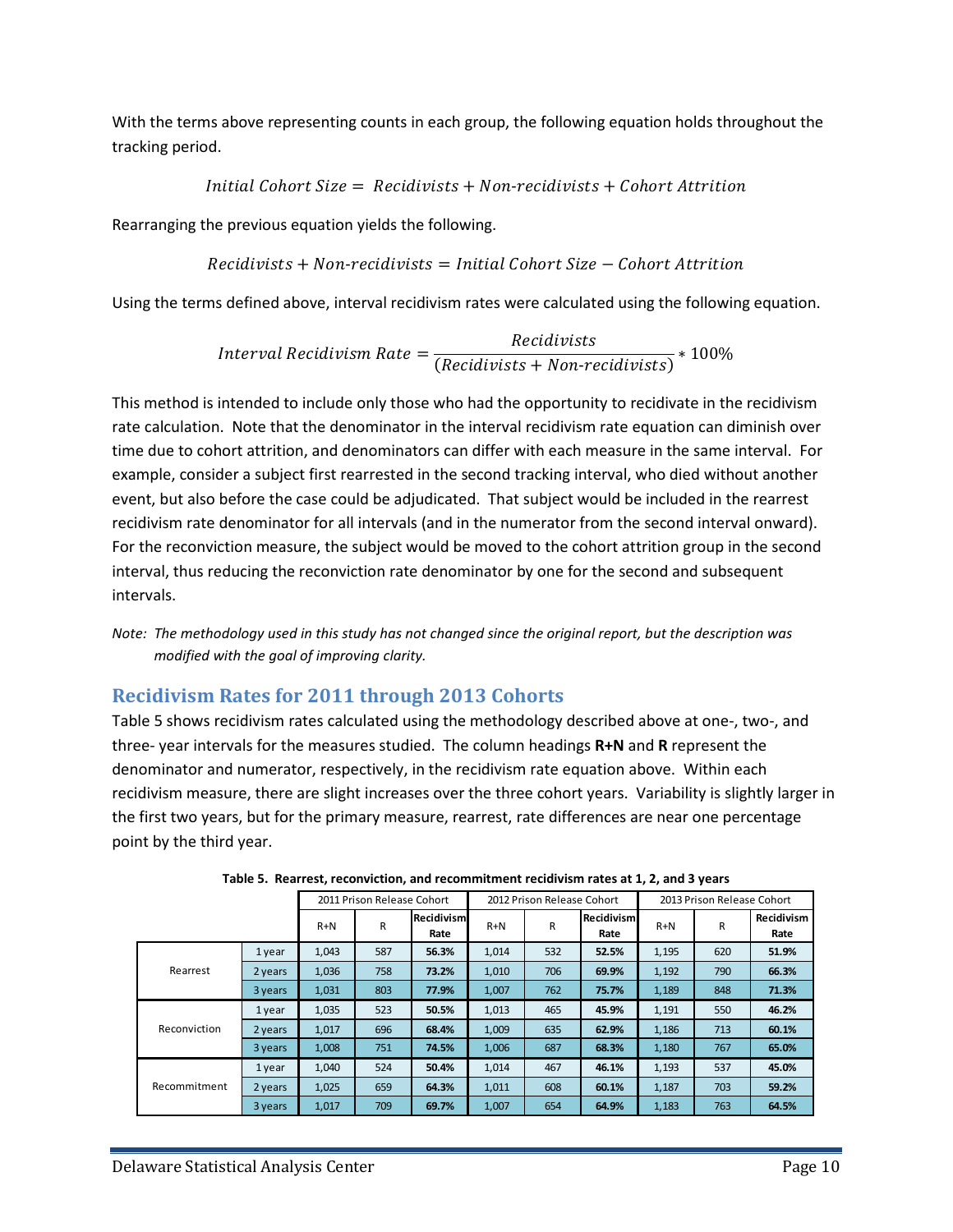Recidivism rates for each measure are shown in Figures 7 through 9. Figures 10 through 22 follow with recidivism breakouts by race and gender, length of stay, release offense types, and age at release.

<span id="page-17-0"></span>

**Figure 7. Rearrest: recidivism rates at 1 year intervals**

**Figure 8. Reconviction: recidivism rates at 1 year intervals**

<span id="page-17-1"></span>

#### **Figure 9. Recommitment: recidivism rates at 1 year intervals**

<span id="page-17-2"></span>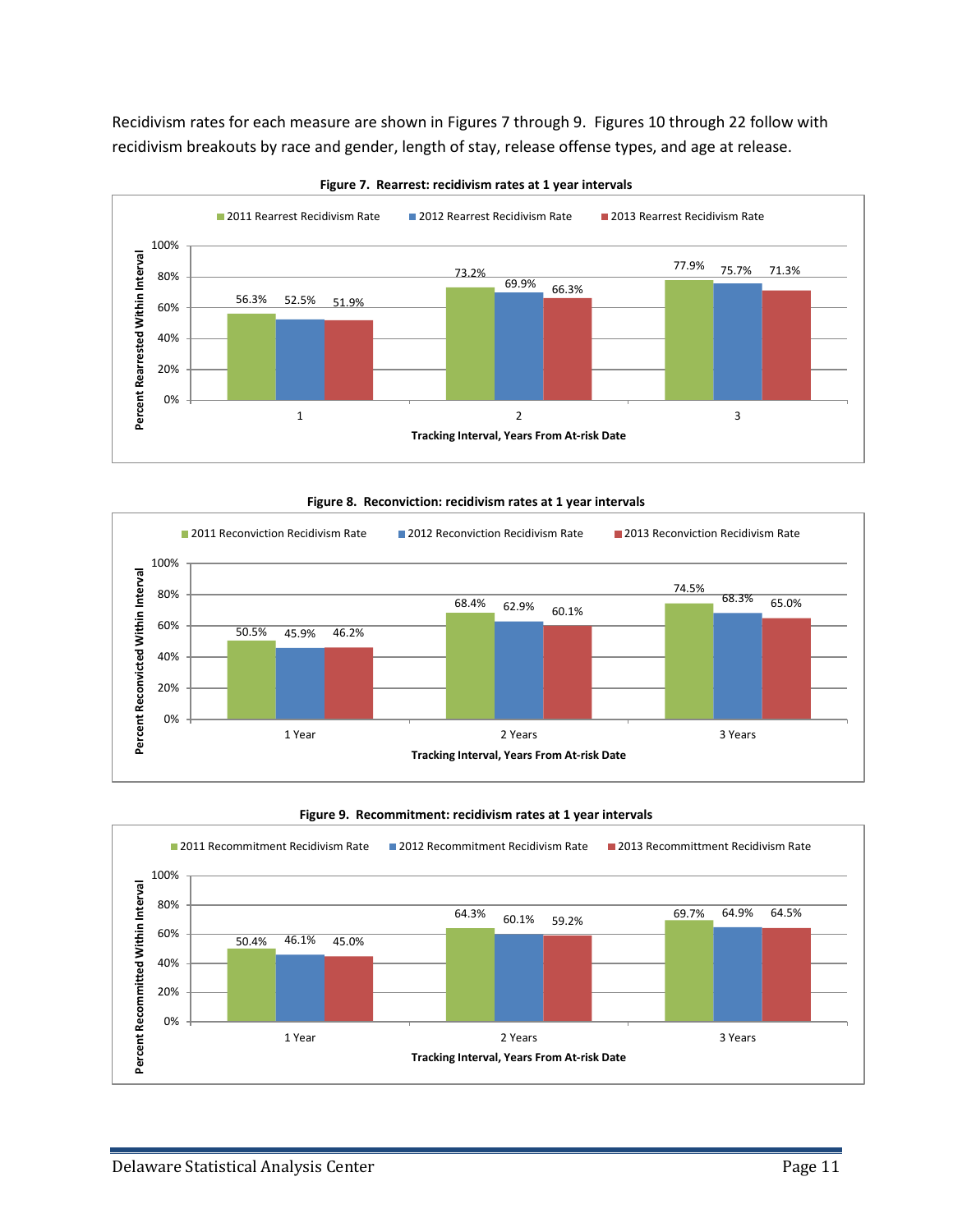<span id="page-18-0"></span>

**Figure 10. Rearrest: recidivism rates at 1 year intervals by race and gender**

<span id="page-18-1"></span>



<span id="page-18-2"></span>

Figures 13 through 15 show three year recidivism rates by length of stay for each measure, with average age at-risk on the secondary axis. Length of stay is group by years with the second number in each group being 'up to' that year. For instance, group one is any length of stay up to two years with the second group being two year and up to four years. Note that maximum length of stay differs in the three cohort years. These figures show substantial recidivism decreases at the highest length of stay intervals, but increased age and factors not considered here could also be influencing those decreases.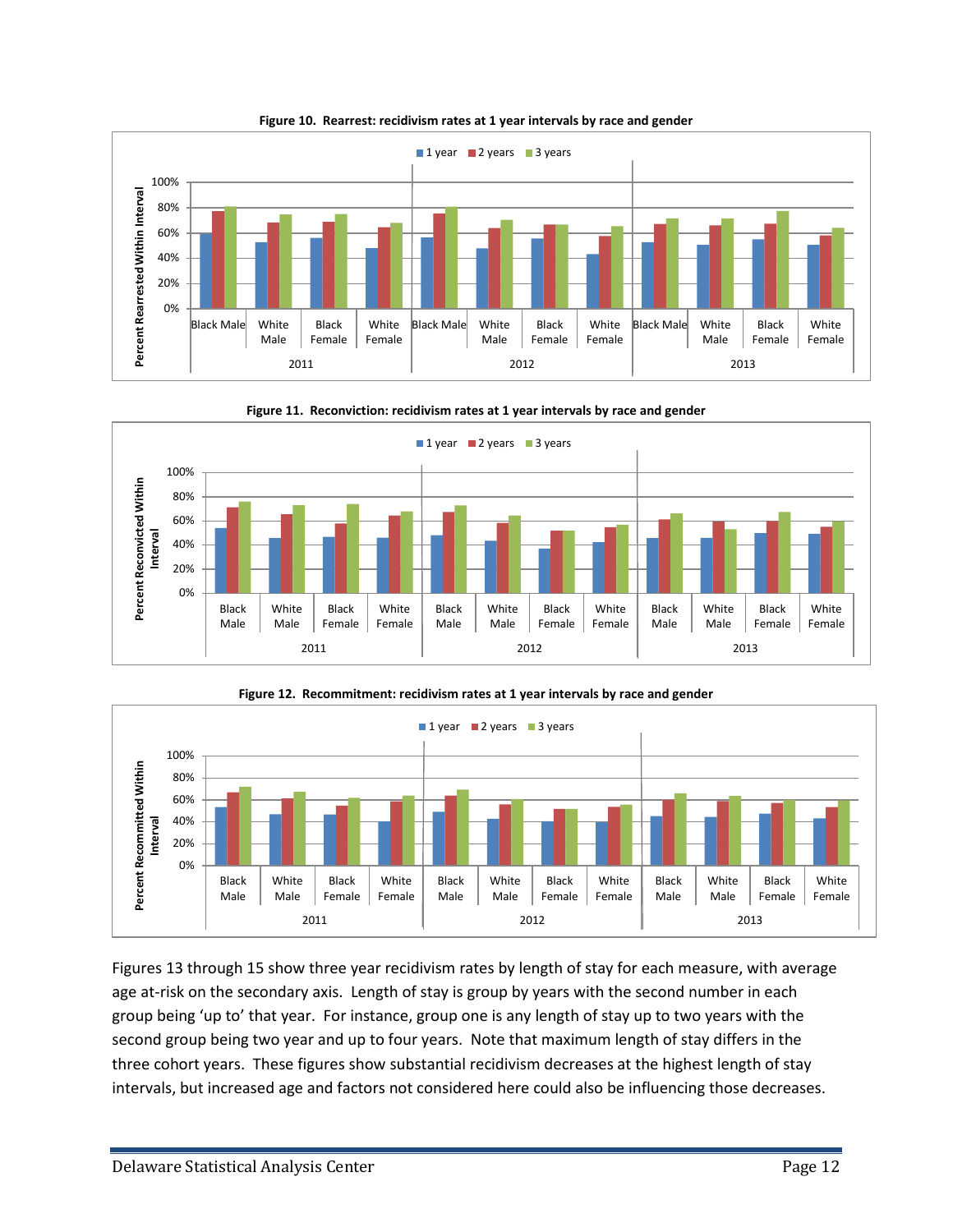<span id="page-19-0"></span>

**Figure 13. Rearrest: recidivism rates at 3 years by length of stay**

<span id="page-19-1"></span>

**Figure 15. Recommitment: recidivism rates at 3 years by length of stay**

<span id="page-19-2"></span>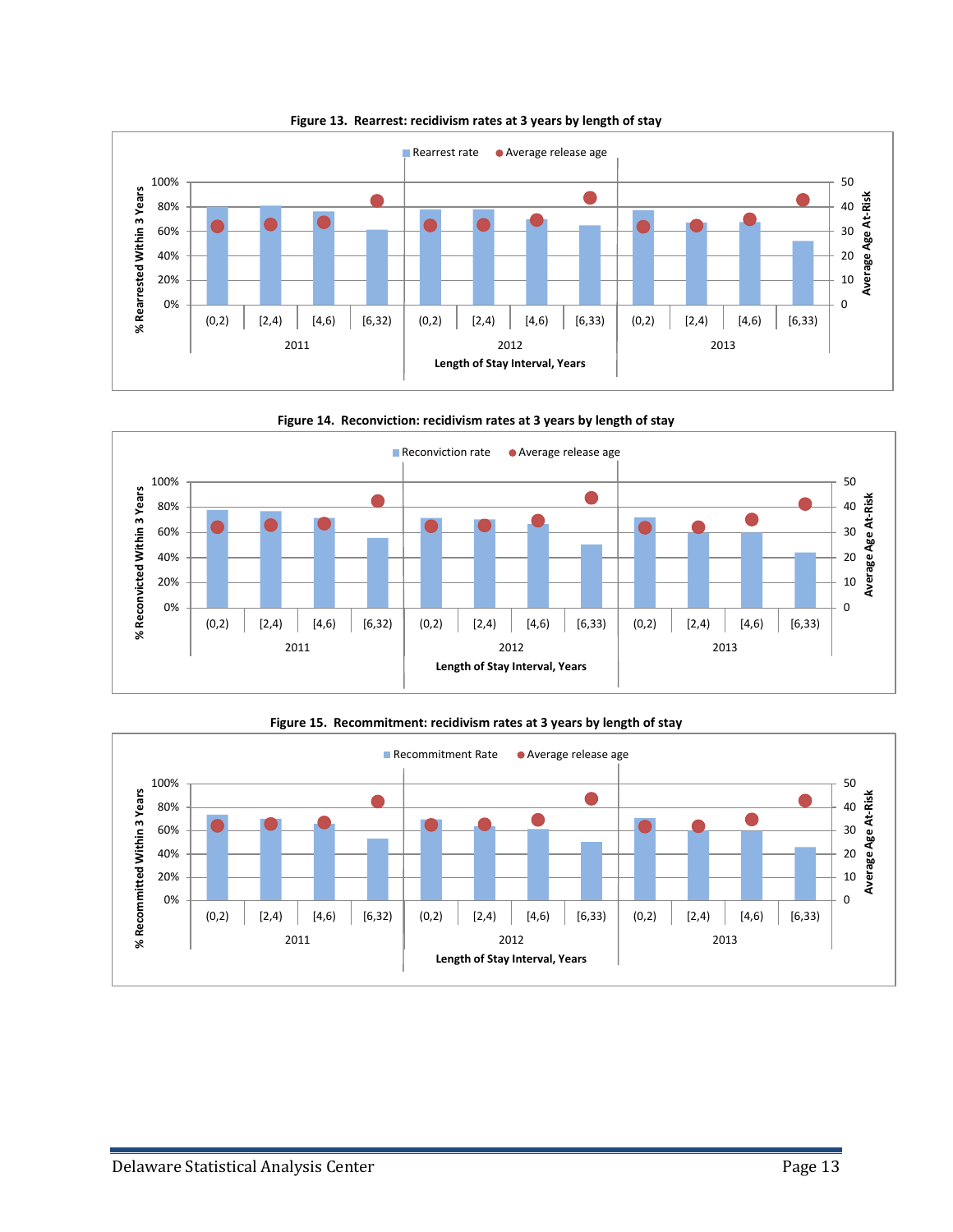Figures 16 through 18 show three year recidivism rates for each cohort grouped by release offense type. As with any other breakout presented herein, many factors are at play in addition to the focus variable. In Figure 16, for the primary measure of rearrest, the association of length of stay with offense type is also explored. The light yellow shaded area indicates the three year rearrest rate for 2011, 2012 and 2013 cohorts combined. For each offense group, average length of stay was calculated for the three cohort years combined. At about 10.25 years, average length of stay was highest for the homicide group. With each offense group in Figure 16, average length of stay relative to the homicide average is represented by the semi-transparent bar overlaying recidivism rate bars. For example, the average length of stay for the robbery group was about 3.7 years, which is represented as 35.8% of the average for homicide.

<span id="page-20-0"></span>

#### **Figure 16. Rearrest: recidivism rates at 3 years by lead offense type**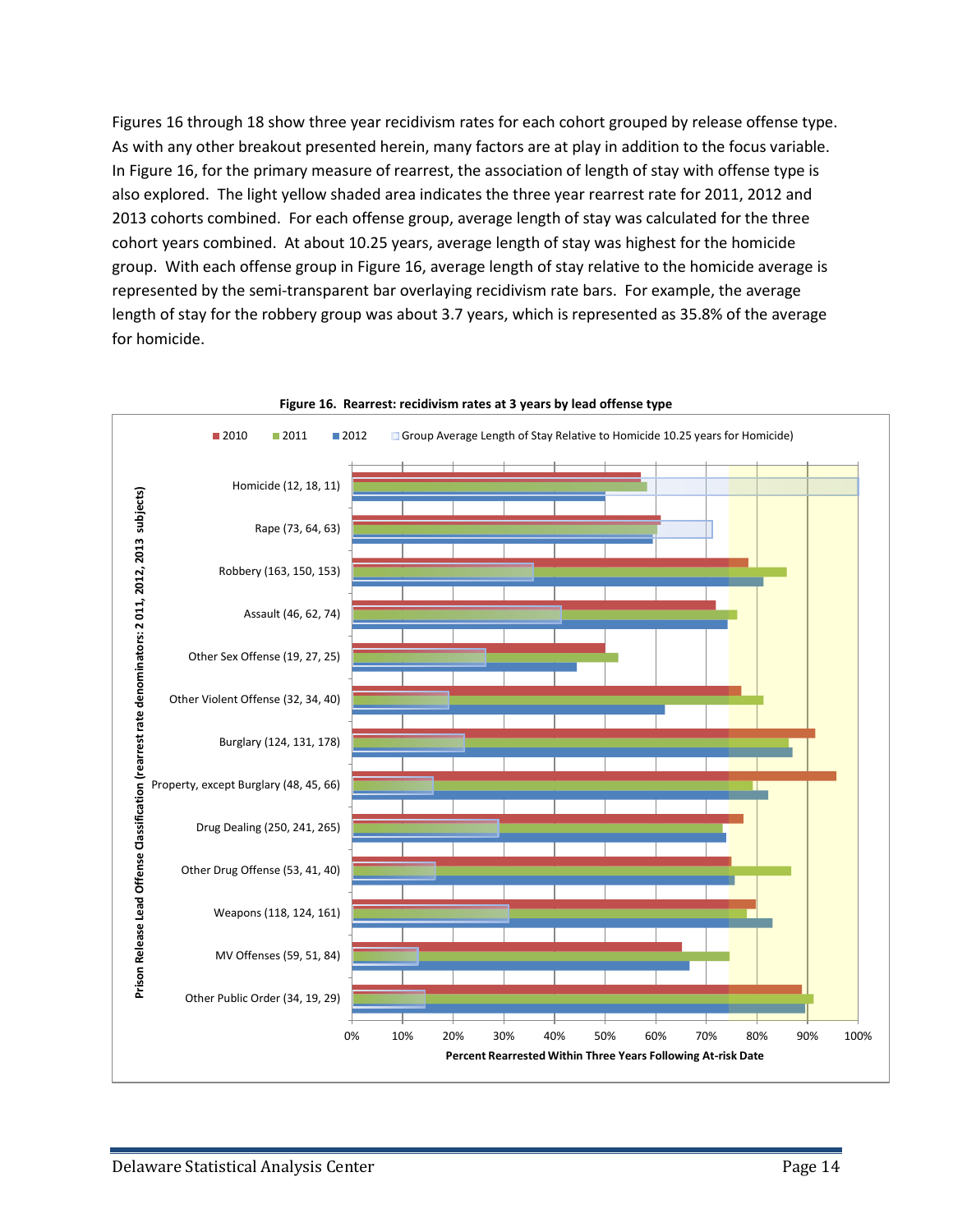<span id="page-21-0"></span>

**Figure 17. Reconviction: recidivism rates at 3 years by lead offense type**



<span id="page-21-1"></span>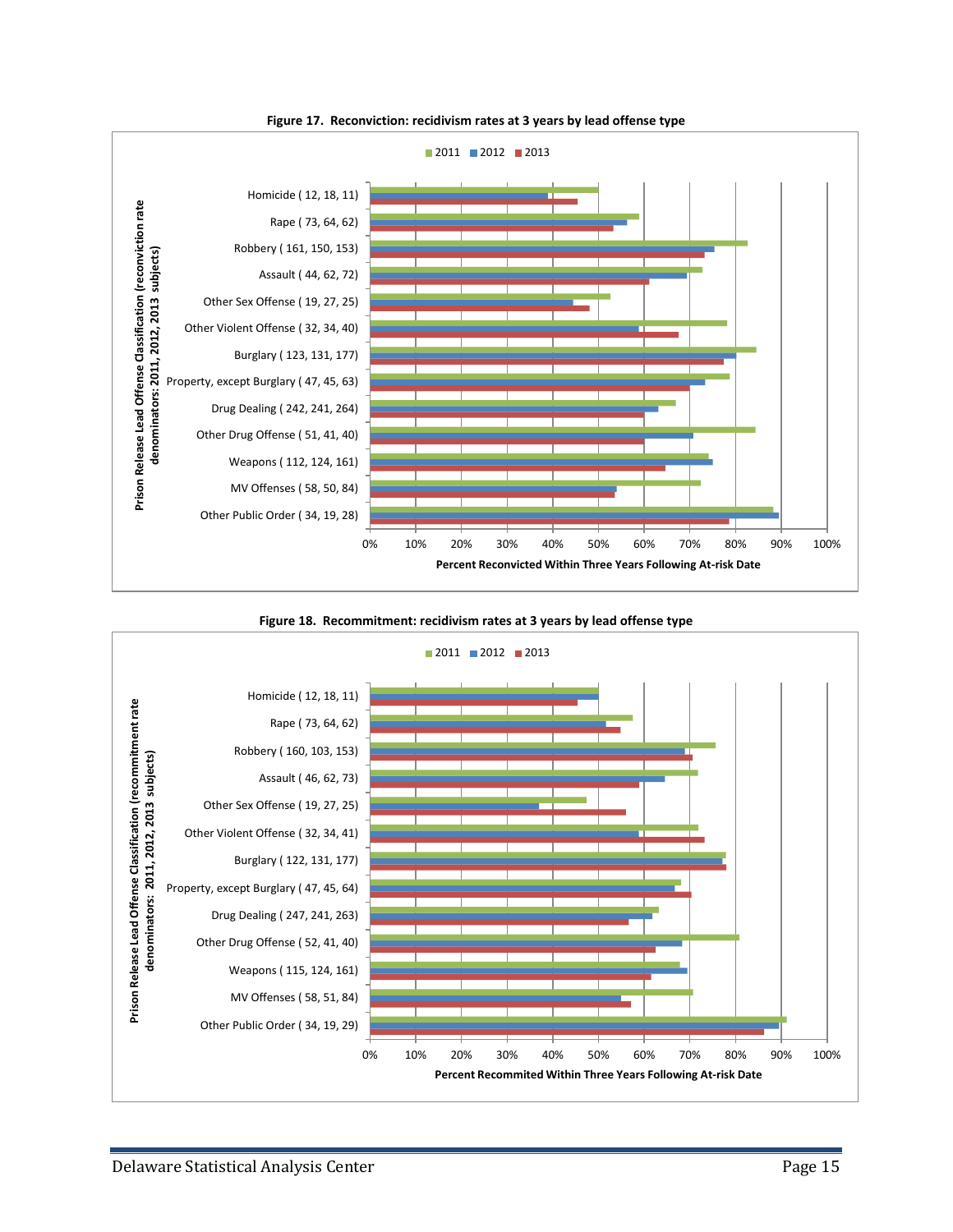Figures 19, 20, and 21 show three year rates of rearrest, reconviction, and recommitment for males by age group. Results are not displayed for females due to small group sizes (refer to Figure 4). Figures 19 through 21 show significant reductions in recidivism as offender at-risk ages increases. Note that rates at or near 100% for the <20 group occur with group sizes of less than 20 individuals (refer to Figure 3).

<span id="page-22-0"></span>

**Figure 20. Reconviction: male recidivism rates at 3 years by at-risk age group**

<span id="page-22-1"></span>

<span id="page-22-2"></span>

**Figure 21. Recommitment: male recidivism rates at 3 years by at-risk age group**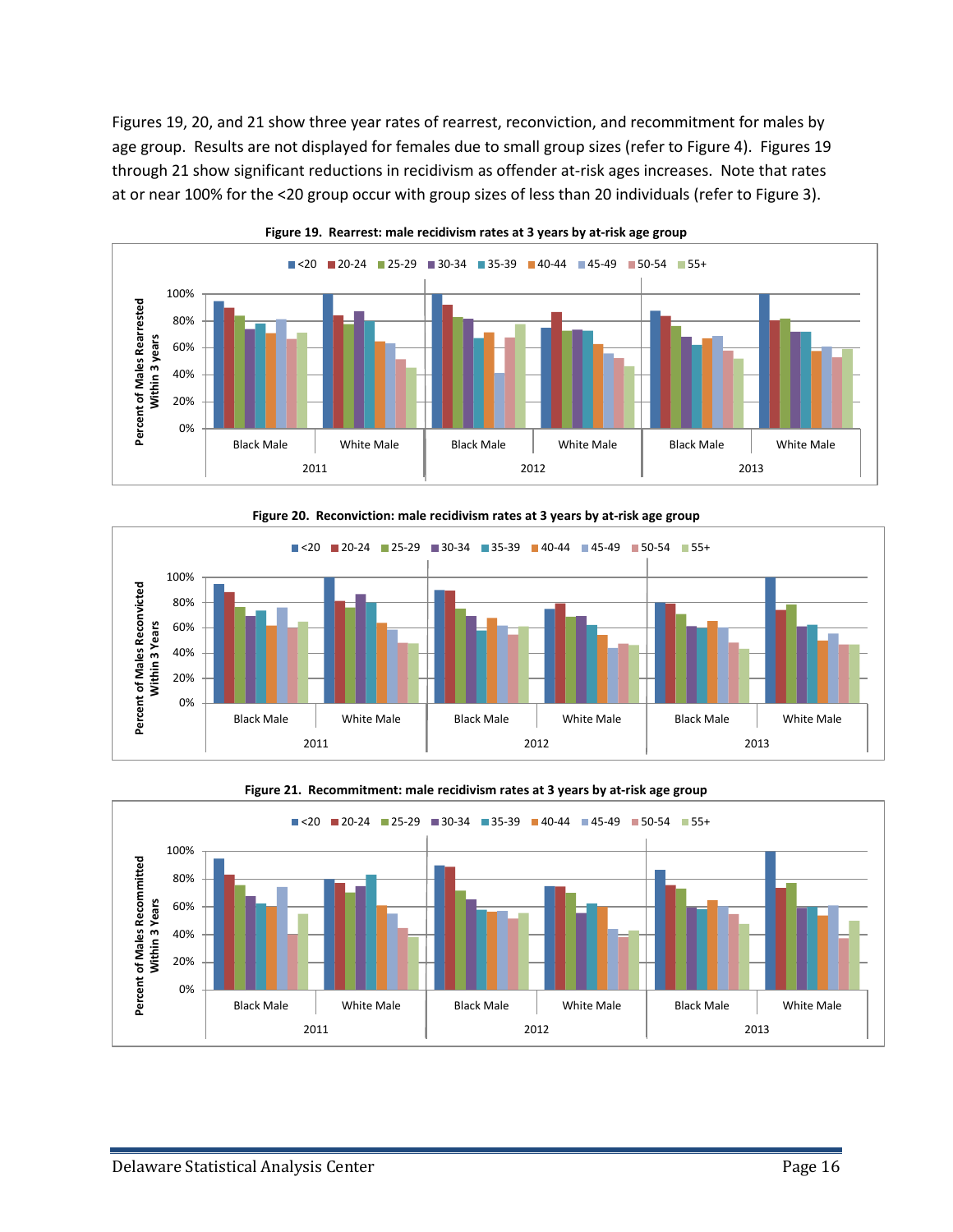## <span id="page-23-0"></span>**Conclusions and Limitations**

### <span id="page-23-1"></span>**Summary of Findings**

The findings of this study provide an overview of recidivism among three annual cohorts released from Delaware prison sentences. The Center tracked 1,049 prisoners released in 2011, 1,015 released in 2012, and 1,203 released in 2013 for three years following release from secured custody for three recidivism measures: rearrest, reconviction, and recommitment. Tracking times were divided into one year intervals, and individuals were designated as recidivists as of the tracking interval in which their first recidivism events occurred. Offense dates were used to determine rearrest or reconviction events to most closely represent return to criminal behavior. For the recommitment measure, recidivism was identified by the date of first readmission to secure custody in a DOC facility, whether in detained or sentenced status, and for any length of time.

The Center captured race, gender, and at-risk age for each study subject as they were recorded in the state's information systems, with some manual review to resolve obvious data conflicts. (Ethnicity was not studied due to low Hispanic subject counts and issues with data quality on ethnicity.) About 92% of prisoners released in 2011 through 2013 were males; and about 58% of males were Black. Approximately 64% of females released in the three years were White. For both races, median at-risk ages cluster between 30 and 33 with the exception of Black females in 2011 (28.3).

For the purposes of analysis, the Center also categorized participants by the offense which determined the majority of their prison stay (lead offense). The lead offenses were grouped into three major categories of violent, property, or public order. Of released inmates included in this study, about 49% were released from sentences in the public order group; about 33% from violent offense sentences, and about 18% from property offense sentences. Within each major group, the most common offense types were: robbery for violent offenses (43.6%), burglary for property offenses (72.8%), and drug offenses for public order (56.9%).

The three year rearrest recidivism rates were nearly equal for prison inmates released in 2011, 2012, and 2013 (77.9%, 75.7%, and 71.3% respectively). Among race and gender groups for the three cohort years combined, Black males had a three year rearrest rate of about 73%; for White males the rate was about 67%. Rearrest rates for Black females were 61%, and for White females, almost 63%.

Rearrest rates varied substantially over the identified release offense groups. The highest rate, at about 90%, was in the broad and relatively small other public order offense group. Ranking second highest, almost 85% of subjects in the burglary group, which comprised about 13% of releases, were rearrested within 3 years. The lowest rearrest rates were in the homicide, rape, and other sex offense groups, with each having rearrest rates of less than 60%.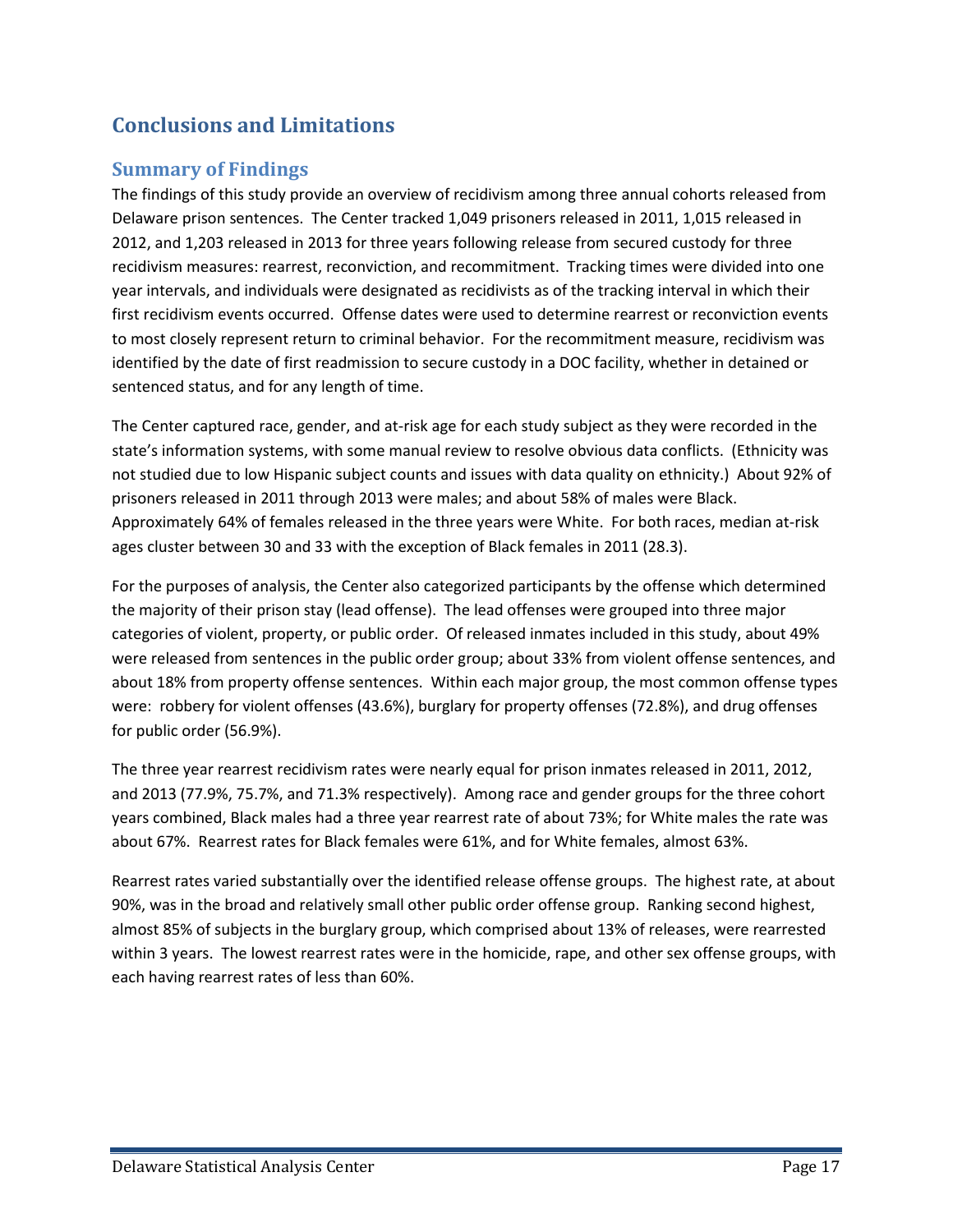#### <span id="page-24-0"></span>**Historical Reviews**

With this installation of recidivism analysis, the Center has now analyzed six prison release cohorts. Across these prison release cohorts, rearrest, reconviction and recommitment rates have remained fairly consistent with the exception of the last two years in which both which rearrest, reconviction and recommitment are slightly lower than in previous years. Over the five prison release cohorts, at least 70% of offenders were rearrested within the first three years of release. More than 70% of released offenders were reconvicted with the exception of 2012 and 2013 in which 68.3% and 65%, respectively, were reconvicted. Two out of three offenders were readmitted to a DOC secure facility during release years 2008 through 2011, with 2012 and 2013 at almost 65% recommitted within the first three years of release. Unfortunately, the Center cannot speak to the change in prosecution and/or DOC programming that may have impacted the lower reconviction and recommitted rates that occurred in 2012 and 2013, but such reductions in rates warrant further examination. Table 6 gives an overview of historical rates and Figure 22 displays rearrest, reconviction and recommitment 3 year rates for each cohort.

<span id="page-24-1"></span>

|                     | 2008 Release Cohort |                   |        | 2009 Release Cohort |        |                   | 2010 Release Cohort |        |        | 2011 Release Cohort |               |       | 2012 Release Cohort  |        |        | 2013 Release Cohort |         |         |
|---------------------|---------------------|-------------------|--------|---------------------|--------|-------------------|---------------------|--------|--------|---------------------|---------------|-------|----------------------|--------|--------|---------------------|---------|---------|
|                     | 1 vear              | 2 vear            | 3 vear | . vear              | 2 vear | 3 vear            | 1 vear              | 2 year | 3 year | 1 vear              | 2 year 3 year |       | . vear               | 2 vear | 3 vear | 1 vear              | 2 years | 3 years |
| <b>Rearrest</b>     |                     | 55.8% 70.9% 77.1% |        | 53.0%               | 69.2%  | 76.9%             | 53.5%               | 71.4%  |        | 77.1% 56.3%         | 73.2%         | 77.9% | $\blacksquare$ 52.5% | 69.9%  | 75.7%  | 51.9%               | 66.3%   | 71.3%   |
| <b>Reconviction</b> |                     | 49.3% 65.3% 71.7% |        | 48.6%               | 63.9%  | 71.4%             | 47.9%               | 65.8%  |        | 72.6% 50.5%         | 68.4%         | 74.5% | 45.9%                | 62.9%  | 68.3%  | 46.2%               | 60.1%   | 65.0%   |
| Recommitment        |                     | 47.0% 61.3% 67.6% |        |                     |        | 45.6% 61.5% 67.7% | 46.9%               | 62.5%  |        | 68.0% 50.4%         | 64.3% 69.7%   |       | 46.1%                | 60.1%  | 64.9%  | 45.0%               | 59.2%   | 64.5%   |

|  |  |  |  |  |  |  |  | Table 6. Recidivism Rates for 2008, 2009, 2010, 2011, 2012, 2013 cohorts |
|--|--|--|--|--|--|--|--|--------------------------------------------------------------------------|
|--|--|--|--|--|--|--|--|--------------------------------------------------------------------------|

<span id="page-24-2"></span>

**Figure 22. 3 year Recidivism Rates for 2008, 2009, 2010, 2011, 2012 and 2013 Cohorts**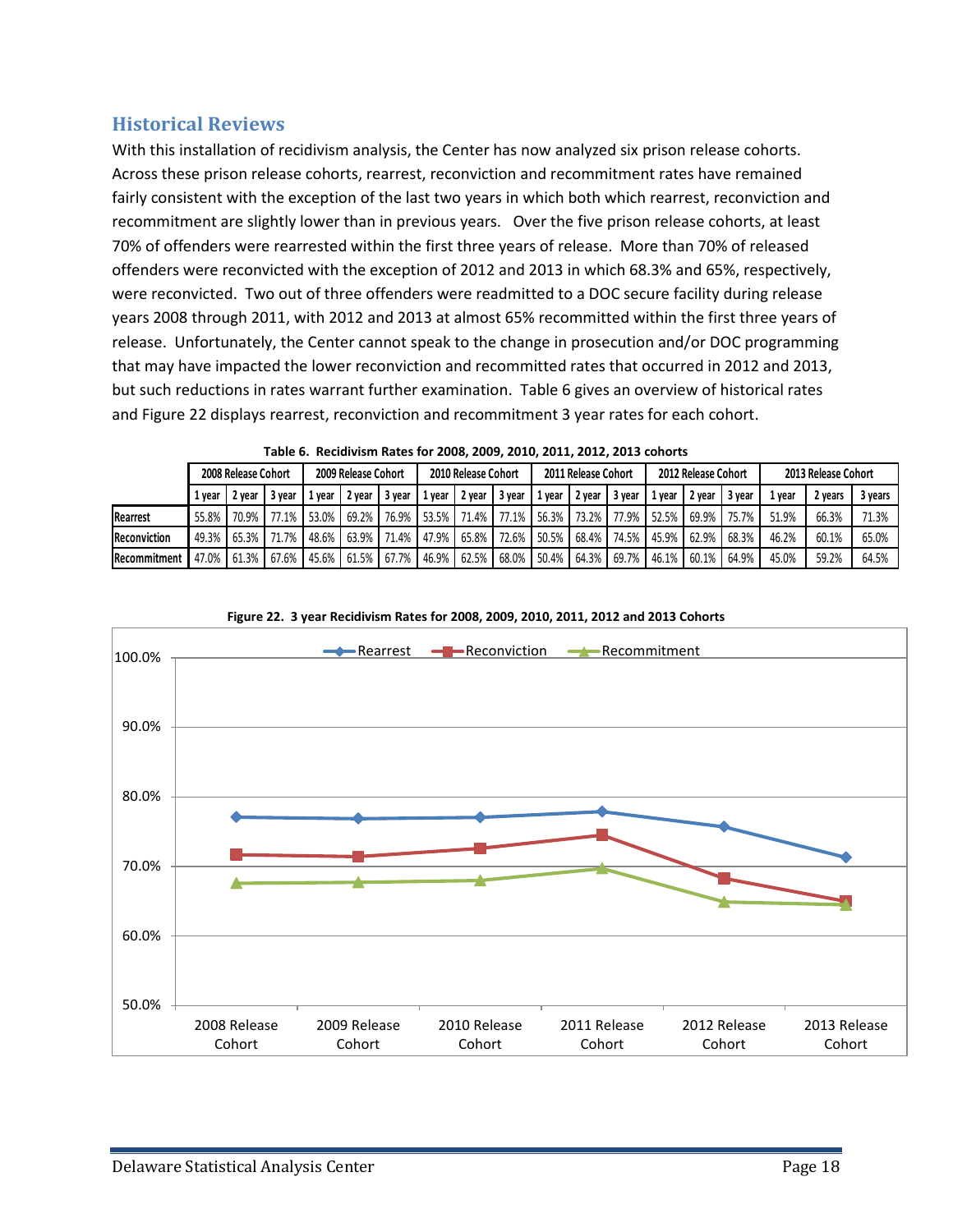## <span id="page-25-0"></span>**A Deeper Look at Violations of Probation and Parole**

An area of ongoing discussion with this recidivism analysis is the inclusion of violation of probation as a measure of rearrest. The Center believes violation of probation constitutes a return to criminal behavior because the offender is not abiding by the set of guidelines established by the court and DOC which help to keep the offender from reoffending. In an effort to explore the depth of violation of probation as a return to criminal behavior further, the Center with the support of DOC has gained access to Probation and Parole progress reports and violation reports.

The Center went through each violation of probation that constituted the first rearrest for a released prisoner in the 2013 cohort. The Center gathered the conditions violated for each violation as well as read through the reports to gain a better understanding of what occurred to result in a violation. This endeavor has been enlightening in more than one regard. It reveals details of offender behavior, positive and negative, and the tremendous lengths Probation and Parole Officers go through to help the offender with rehabilitation, treatment, and to not reoffend is impressive.

As a result of this in-depth look, the Center removed offenders as recidivists from the 2013 cohort if the offender's only violation in the three years after release was for failing to pay restitution or fines. SB 220, passed during the 142<sup>nd</sup> General Assembly, shortened probation terms and made other probation terms concurrent causing difficulty for some offenders with more extensive restitution and fine requirements to pay off the debts prior to the end of the probation term. Many of the failure to pay violation reports were filed for the court to extend the terms of probation so that the offender may be able to pay off the debts while other violations were for not paying anything toward restitution and fines. While some non-payment may be a matter of willful disregard, the Center elected to eliminate non-payment violation of probation as return to criminal behavior when the former prisoner has no other recorded offenses in the three years following his/her release from prison. Nineteen prisoners had only a violation of probation for failure to pay in the three years following release and were changed to non-recidivists in this study. Removing these offenders changed the three year arrest rate from 73% to 71.3%. This is the first year the Center has removed probation violations for failure to pay. For cohort years going forward, the Center will routinely check for failure to pay violations and move those offenders who only have a failure to pay in the three years following release to the non-recidivist category.

The Center found that 361 prison releasees were arrested for a violation of probation or parole as the first arrest in the three years following release. This accounts for 42.6% of the 2013 releasees arrested in the first three years after release. In an attempt to better understand the criminal behavior occurring and to categorize the wealth of information contained in the violation reports, Table 7 displays the conditions violated by released offenders in 2013 when his/her first arrest was for a violation of probation/parole. Table A3 in the appendix provides the full list of conditions referenced by number in Table 7.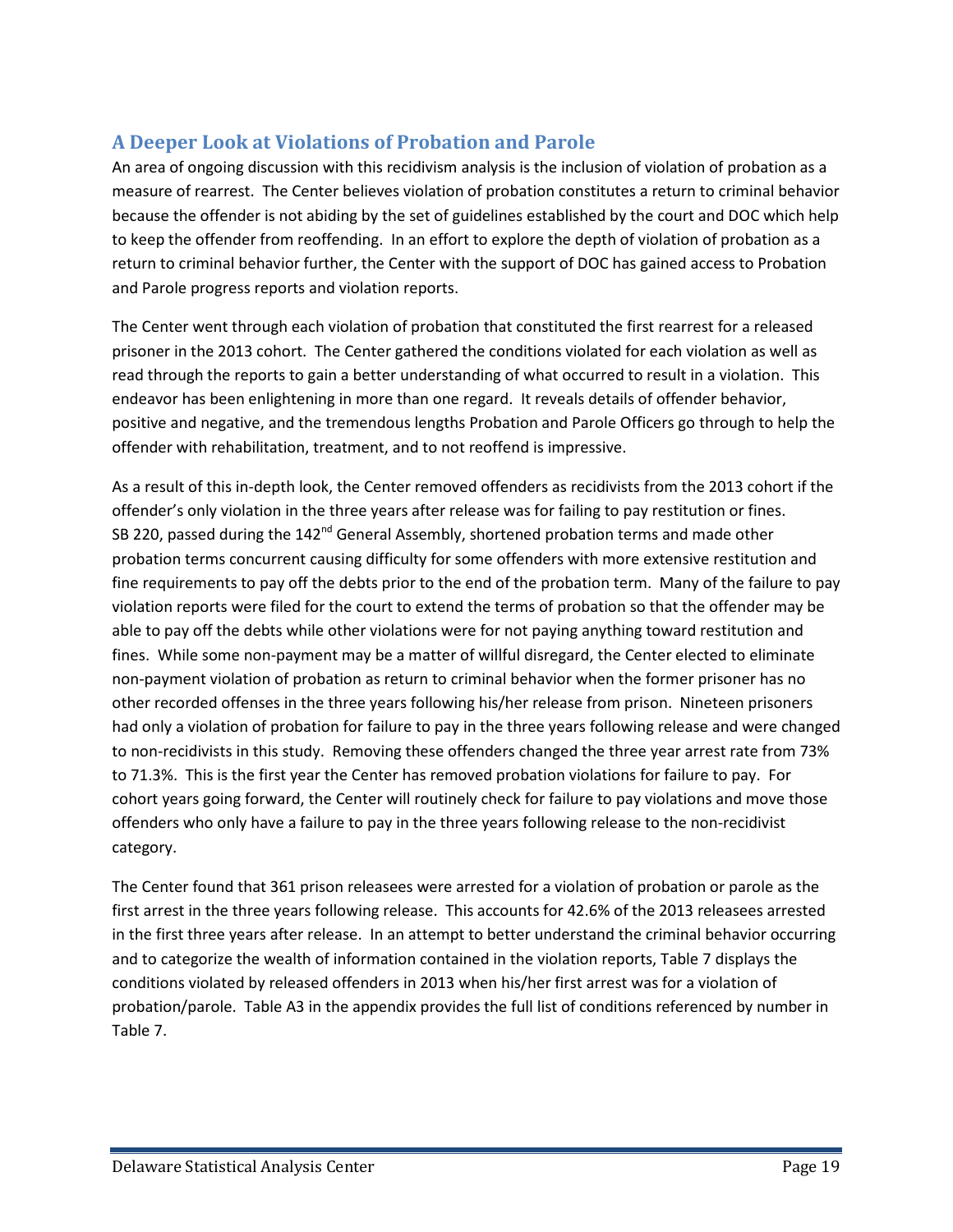The most common condition violated is Condition 9 (65.5%), special conditions imposed by the supervising officer, Court and/or the Board of Parole, followed by Condition 7 (58.7%), possession or consumption of drugs and/or alcohol, and Condition 3 (48.9%), reporting to supervising officer. Only 26.9% of the former prisoners violated only one condition, while the remaining 73.1% violated more than one condition. Almost 20% of the violations were for a violation of a Zero Tolerance order. Of the violations for Zero Tolerance orders, 23.6% of the violations were for only the zero tolerance condition while the remaining 76.4% were for a violation of the zero tolerance condition and at least one other condition.

<span id="page-26-1"></span>

| Violated Condition                                                                                              |     |                 |         |         |                               |  | 10   |         |         |       |
|-----------------------------------------------------------------------------------------------------------------|-----|-----------------|---------|---------|-------------------------------|--|------|---------|---------|-------|
| % Violated by Only Condition                                                                                    | .1% | $0.0\%$   21.6% | $4.1\%$ | $0.0\%$ | $ 8.2\% 21.6\% 0.0\% 33.0\% $ |  | 0.0% | $4.1\%$ | $0.0\%$ | 3.1%  |
| % Violated by more than 1 condition   14.0%   4.5%   48.9%   13.3%   15.9%   6.4%   58.7%   1.9%   65.5%   0.4% |     |                 |         |         |                               |  |      | $5.7\%$ | $1.1\%$ | 22.7% |

**Table 7. Conditions Violated** 

#### <span id="page-26-0"></span>**Considerations and Limitations**

Limited analyses of race, gender, at-risk age, offense types, and length of stay show sometimes large differences in rearrest recidivism for those groupings. Conclusions should be drawn carefully though, as more in-depth analyses should be conducted, and some group sizes were small even when the three cohort years were combined.

Recidivism rates generally decreased as at-risk age increased which is consistent with research in this area. Rates also generally decreased as length of stay increased, but at-risk age is generally correlated with longer lengths of stay. Advanced analytical research that could possibly show relationships with length of stay and at-risk ages were outside the scope of this study.

In addition to the primary measure of rearrest, reconviction and recommitment measures are required and reported in this study series, but those measures add dubious value in enhancing our understanding of offenders' post-release behavior. An absence of reconviction does not necessarily negate the indication of reoffending inferred from rearrest. Likewise, recommitment is not necessarily a reliable indicator of the severity or certainty of reoffending.

Readers should exercise caution when comparing recidivism rates in this report to findings in other studies. There are currently no standards for terminology and methodology in recidivism research. As a result, different studies can produce recidivism rates that are similar in name but are incommensurable in measure. Lack of awareness of methodological differences among studies can lead to misconceptions about offender behavior and rehabilitative effectiveness that one might infer from different recidivism results. For example, a recent press release from the Virginia Governor's office stated that Virginia has the lowest recidivism rate in the country. Upon further review, the Center found that the "lowest recidivism rate" (22.4%) the governor's office is referring to is a rate that includes offenders who are convicted of a state responsible felony conviction and sentenced to one year or more or offenders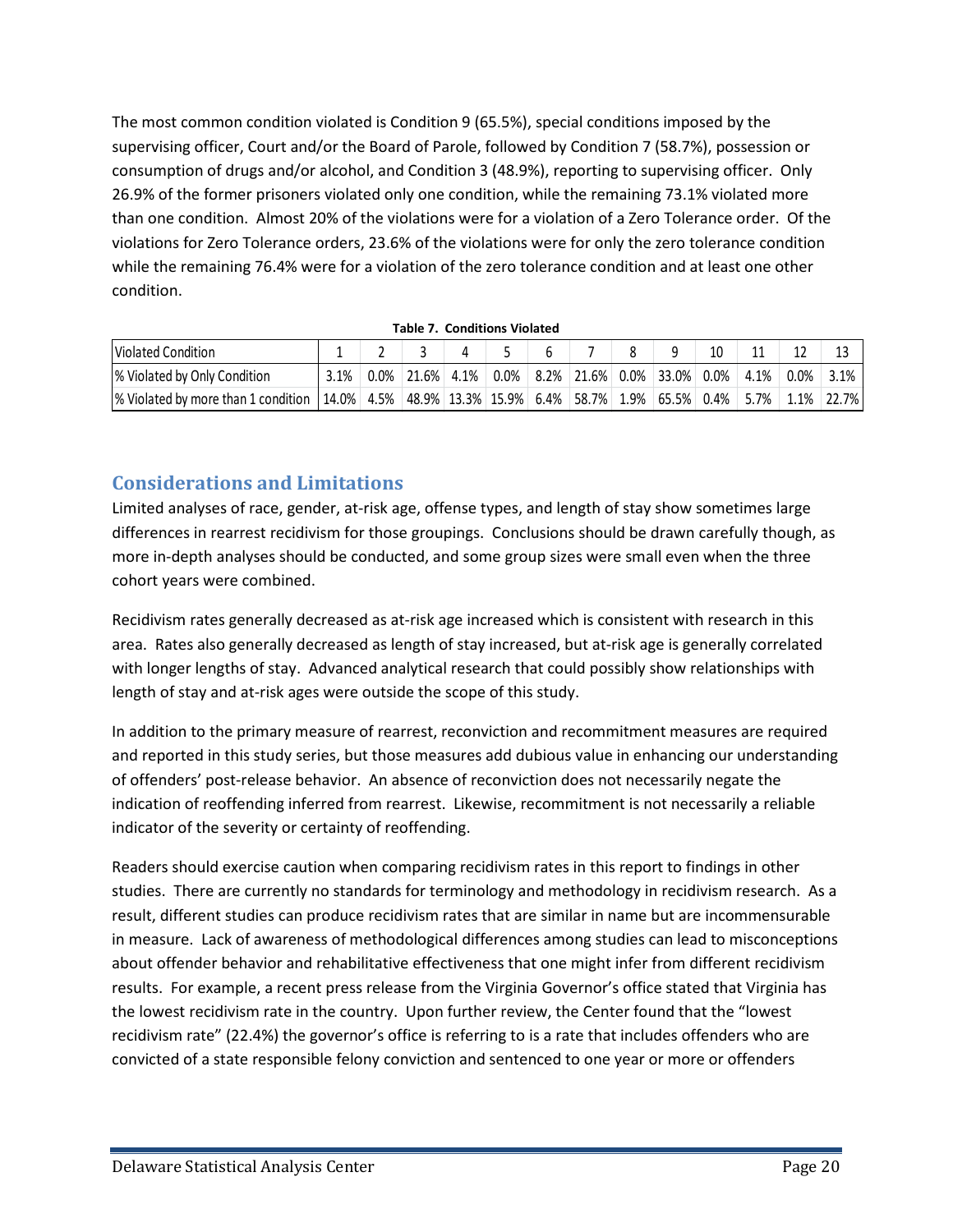sentenced to a parole violation for two years or more.<sup>[1](#page-27-0)</sup> A quick run of Delaware's numbers shows that Delaware's re-incarceration rate when based on Virginia's re-incarceration terms is 18.9% at the highest. This quick run includes offenders who served a sentence for any offense of one year or more in the first three years following release from prison in 2013. However, in Virginia's recidivism documents, Delaware is cited as having a recommitment rate of 64.9% for year 2012 which is not at all comparable to Virginia's re-incarceration rates. The Center cannot stress enough the importance of comparing valid and commensurable rates instead of face value rates as cited in news releases.

Recidivism is only one type of measure needed to determine whether a package of sanctions and interventions was successful in deterring an individual from future offending. Large differences in recidivism rates alone are not likely to provide reliable indicators of the quality or effectiveness of rehabilitation efforts, either in absolute or relative terms. Recidivism and desistance are essentially all or none measures – either a person continues to reoffend or they do not. However, rehabilitation is a gradual, non-linear process with progress occurring in incremental steps.

If recidivism is intended as a measure of rehabilitative success, recidivism research should also include appropriate study of rehabilitation efforts to understand progress prisoners are making on the path toward desistance. Such study should include particular focus on those who appear to be successfully rehabilitated. Resources that are essential for more comprehensive studies are beyond the capacity of the Center alone. Thorough research will require dedication of more resources and collaboration of multiple entities. Without the insight to be gained from broadening the scope of study, recidivism research could easily lead to faulty conclusions regarding what works and why.

<span id="page-27-0"></span> <sup>1</sup> https://vadoc.virginia.gov/about/facts/research/recidivism/recidivism-at-a-glance-november-2017.pdf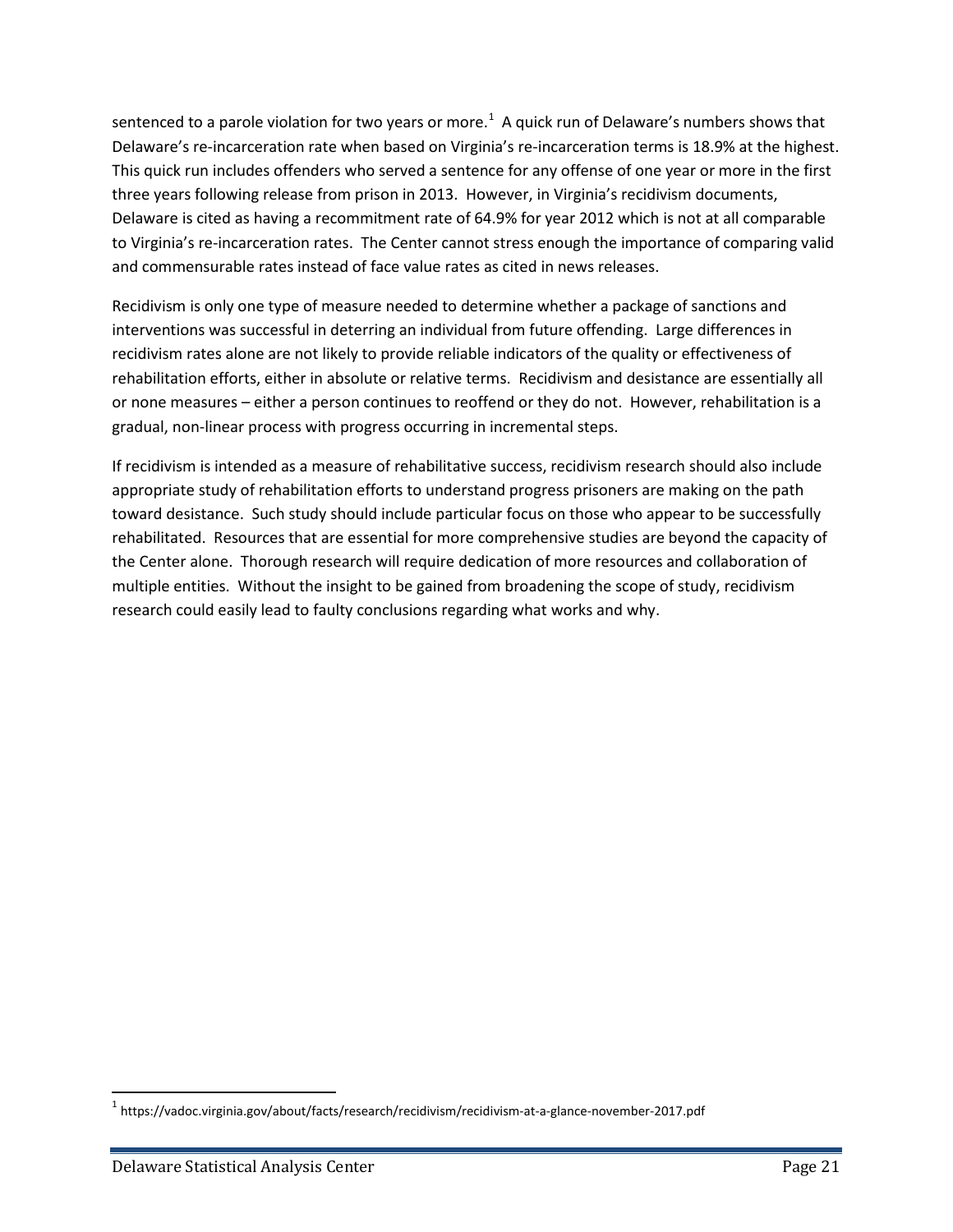## <span id="page-28-0"></span>**Appendix**

## <span id="page-28-1"></span>**Reference Links**

Links to sites with additional information pertaining to criminal justice topics in Delaware are provided below.

- Delaware Statistical Analysis Center (SAC): <http://cjc.delaware.gov/sac/>
- Delaware Criminal Justice Information System (DELJIS): <http://deljis.delaware.gov/>
- Delaware Courts: <http://courts.delaware.gov/>
- Delaware Department of Correction: <http://www.doc.delaware.gov/>
- Delaware Sentencing Accountability Commission (SENTAC): <https://cjc.delaware.gov/sentac/>
- Delaware Code: <http://delcode.delaware.gov/>

### <span id="page-28-2"></span>**Recidivism Offenses and Prison Lead Offenses**

Most offenses of relevance in this study, whether related to pre-release or recidivism follow-up, are identified in Titles 11, 16, 21, or 31 of the Delaware Code. In measuring rearrest and reconviction recidivism, the Center used only what it refers to as serious criminal offenses. In addition to probation or parole violations, selected offenses are identified in the Delaware Code as felonies or misdemeanors with incarceration as a possible (or mandatory) sanction. In a small number of cases, Delaware arrests and detentions of subjects held as fugitives for others jurisdictions were also counted as recidivism. Offenses/events used in rearrest and reconviction recidivism measures are summarized in Table A1.

<span id="page-28-3"></span>

| <b>Delaware Code</b><br>references | Offenses or events counted in rearrest or reconviction recidivism measures                                                                                                                                                                                            |
|------------------------------------|-----------------------------------------------------------------------------------------------------------------------------------------------------------------------------------------------------------------------------------------------------------------------|
| Title 11                           | Any criminal felony or misdemeanor punishable by incarceration; Violation of probation (§<br>4334) or parole (§ 4352); Arrest prior to requisition (§ 2513)                                                                                                           |
| Title 16                           | Felony or misdemeanor drug offenses identified in Chapter 47                                                                                                                                                                                                          |
| Title 21                           | Driving after judgment prohibited (§ 2810); Driving under the influence (§ 4177);<br>Disregarding the signal of a police vehicle, felony only (§ 4103); Leaving the scene of an<br>accident (Chapter 42); Theft, unauthorized use, or damage of vehicles (Chapter 67) |
| Title 31                           | Abusing, neglecting, exploiting, or mistreating an impaired adult (Chapter 39)                                                                                                                                                                                        |

#### **Table A1. Arrest or conviction events counted as recidivism**

Table A2 (following page) lists generalized offenses within classifications that were identified as lead offenses for prisoners released in 2011 through 2013. Lead offense classifications are listed in hierarchical order in the left column; specific offenses in each row are listed in no particular order. The brief literal descriptions should give readers a sense of the nature of offenses covered; those seeking more specificity are referred to the Delaware Code link above.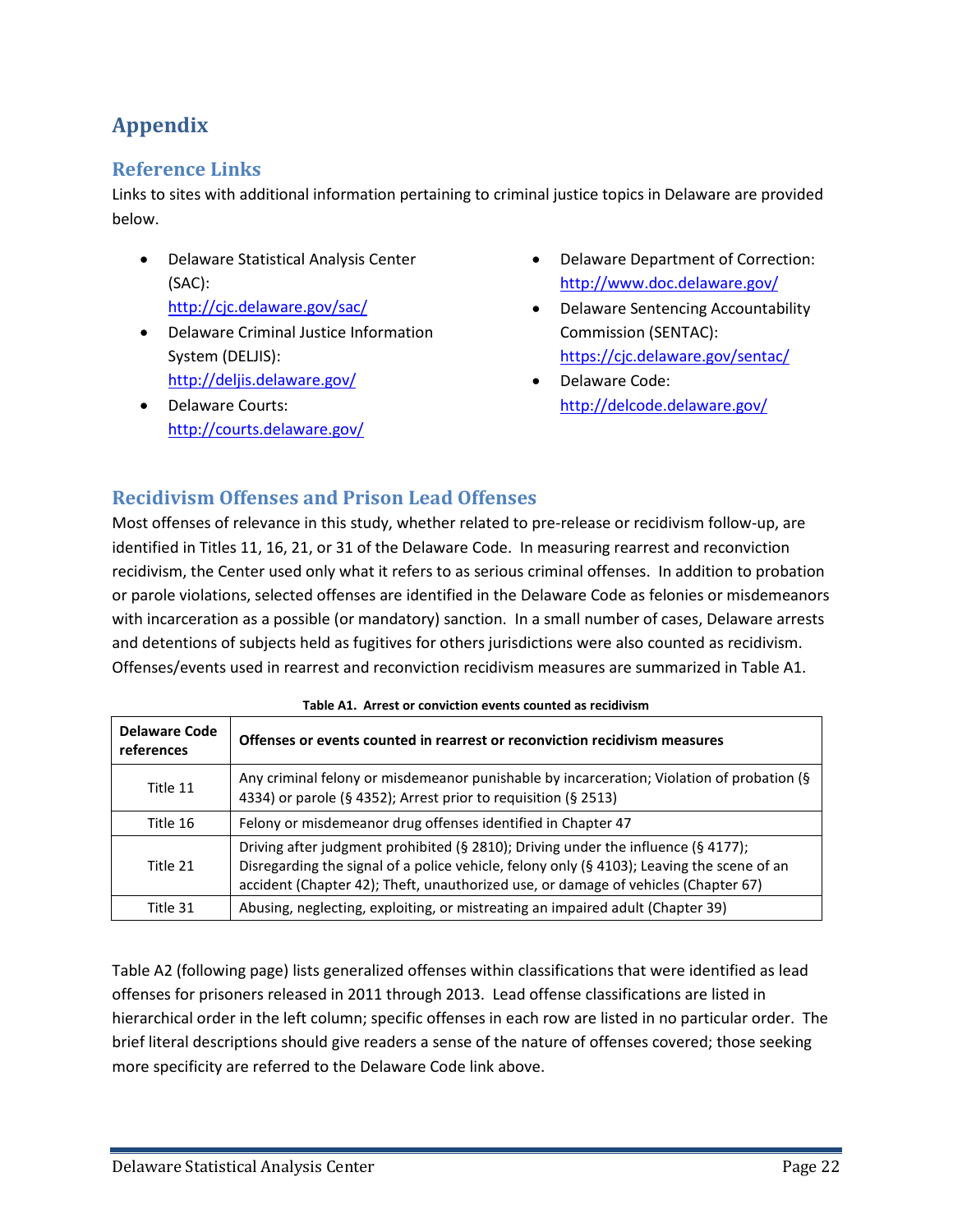<span id="page-29-0"></span>

| <b>Lead Release</b><br><b>Offense</b><br><b>Classification</b> | <b>Examples of Specific Offenses Included</b>                                                                                                                                                                                                                                                                                                                                                         |
|----------------------------------------------------------------|-------------------------------------------------------------------------------------------------------------------------------------------------------------------------------------------------------------------------------------------------------------------------------------------------------------------------------------------------------------------------------------------------------|
| Homicide                                                       | Murder, any degree; Murder by abuse or neglect, any degree; Manslaughter; Criminally negligent<br>homicide                                                                                                                                                                                                                                                                                            |
| Rape                                                           | Rape, any degree; Unlawful sexual intercourse, any degree; Unlawful sexual penetration, any degree                                                                                                                                                                                                                                                                                                    |
| Robbery                                                        | Robbery, any degree; Carjacking, any degree                                                                                                                                                                                                                                                                                                                                                           |
| Assault                                                        | Attempted murder; Assault, any degree; Assault in a detention facility                                                                                                                                                                                                                                                                                                                                |
| Other Sex Offense                                              | Unlawful sexual contact, any degree; Sexual abuse of a child; Dangerous crime against a child; Sexual<br>exploitation or solicitation of a child; Child pornography                                                                                                                                                                                                                                   |
| <b>Other Violent</b><br>Offense                                | Menacing or aggravated menacing; Reckless endangering; Terroristic threatening; Arson 1st degree;<br>Extortion; Riot; Stalking; Promoting prostitution 1st degree; Victim/witness intimidation                                                                                                                                                                                                        |
| Arson                                                          | Arson 2nd or 3rd degree                                                                                                                                                                                                                                                                                                                                                                               |
| <b>Burglary</b>                                                | Burglary, any degree; Possession of burglar's tools                                                                                                                                                                                                                                                                                                                                                   |
| Theft                                                          | Theft; Shoplifting; Possession of shoplifter's tools or instruments of theft; Exploitation of resources of<br>infirm or impaired persons                                                                                                                                                                                                                                                              |
| Fraud/Forgery                                                  | Forgery; Identity theft; Issuing a bad check; Unlawful use of a credit card; Home improvement fraud                                                                                                                                                                                                                                                                                                   |
| <b>Other Property</b>                                          | Criminal mischief; Criminal trespass; Receiving stolen property                                                                                                                                                                                                                                                                                                                                       |
| <b>Drug Dealing</b>                                            | Drug trafficking; Possession with intent to deliver drugs; Distribution of drugs to minors                                                                                                                                                                                                                                                                                                            |
| <b>Other Drug</b><br>Offense                                   | Possession of drugs; Possession of drug paraphernalia; Maintaining a vehicle or dwelling to use or deliver<br>drugs; Possessing drugs without a prescription or acquiring drugs with fraudulent prescriptions; Delivery<br>or possession of drugs within prohibited zones                                                                                                                             |
| Weapons                                                        | Carrying a concealed deadly weapon or dangerous instrument; Possession of a deadly weapon or firearm<br>during commission of a felony; Possession of a deadly weapon or firearm by persons prohibited; Wearing<br>body armor during commission of a felony; Theft of a firearm                                                                                                                        |
| Vehicular<br>Homicide                                          | Vehicular homicide, any degree; Murder, manslaughter, or criminally negligent homicide if a vehicle was<br>not intentionally used as a weapon (listed as homicide if vehicle intentionally used as weapon)                                                                                                                                                                                            |
| Vehicular Assault                                              | Vehicular assault, any degree                                                                                                                                                                                                                                                                                                                                                                         |
| Driving Under<br>Influence                                     | Driving under the influence of alcohol or drugs                                                                                                                                                                                                                                                                                                                                                       |
| Other Motor<br><b>Vehicle Offense</b>                          | Driving after judgment prohibited; Failure to stop at command of a police officer                                                                                                                                                                                                                                                                                                                     |
| Other Public<br>Order                                          | Endangering welfare of a child; Hindering prosecution; Escape, any degree; Promoting prison<br>contraband; Resisting arrest; Tampering with a witness; Tampering with physical evidence; Criminal<br>contempt of a domestic protection from abuse order; Non-compliance with conditions of recognizance;<br>Failure to register as a sex offender; Sex offender residing/loitering in prohibited zone |

#### **Table A2. Lead release offense classifications and examples of specific offenses included**